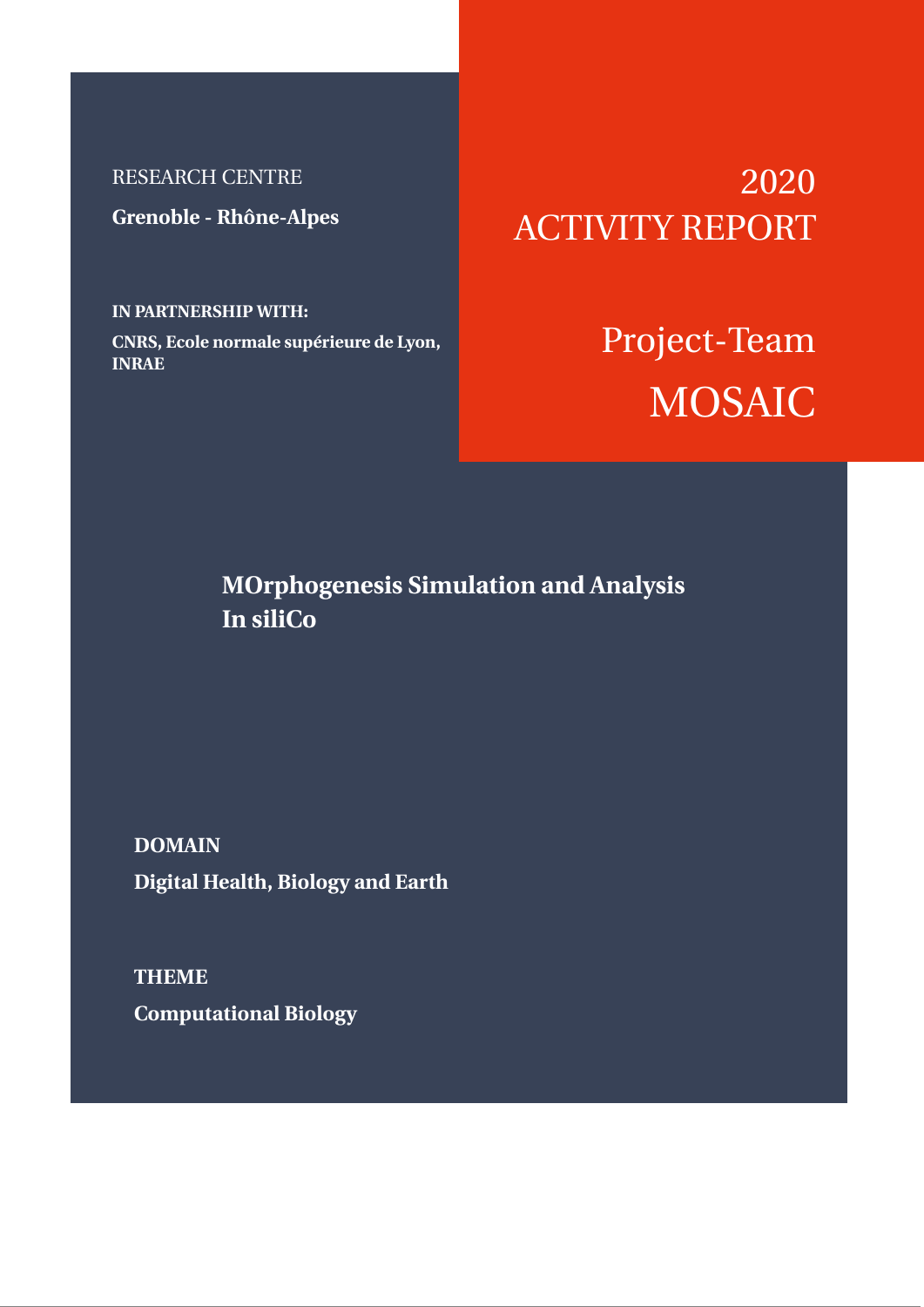# **Contents**

| <b>Project-Team MOSAIC</b><br>1 |                                                                                                                                                                                                                                                                                                                                                                      |                                                                          |  |  |  |
|---------------------------------|----------------------------------------------------------------------------------------------------------------------------------------------------------------------------------------------------------------------------------------------------------------------------------------------------------------------------------------------------------------------|--------------------------------------------------------------------------|--|--|--|
|                                 | Team members, visitors, external collaborators<br>1.<br><b>Overall objectives</b><br>$2^{\circ}$<br><b>Research program</b><br>3.1 Axis 1: Representation of biological organisms and their forms <i>in silico</i><br>3.3 <sup>°</sup><br>3.4<br>3.5<br>3.6<br>3.7<br>Development of a computational environment for the simulation of biological form devel-<br>3.8 |                                                                          |  |  |  |
|                                 |                                                                                                                                                                                                                                                                                                                                                                      |                                                                          |  |  |  |
| 3                               |                                                                                                                                                                                                                                                                                                                                                                      |                                                                          |  |  |  |
| <b>4</b> Application domains    |                                                                                                                                                                                                                                                                                                                                                                      |                                                                          |  |  |  |
| 5.                              | <b>Highlights of the year</b>                                                                                                                                                                                                                                                                                                                                        |                                                                          |  |  |  |
| 6                               | New software and platforms<br>6.1.4<br>6.1.5<br>6.1.6<br>6.1.7<br>6.1.8                                                                                                                                                                                                                                                                                              | 6<br>6<br>6<br>6<br>$\overline{7}$<br>$\overline{7}$<br>8<br>8<br>9<br>9 |  |  |  |
| 7                               | <b>New results</b><br>7.1<br>Reconstruction of macroscopic forms from images and characterization of their variability<br>7.2<br>7.3<br>$7.4^{\circ}$<br>7.5<br>7.6 Regulation of branching mechanisms in plants<br>7.7                                                                                                                                              | 10<br>10<br>12<br>13<br>15<br>18<br>-19                                  |  |  |  |
| 8                               | <b>Partnerships and cooperations</b><br>8.1<br>8.2<br>8.3<br>8.4<br>Inria IPL - Naviscope (2018-2022) $\ldots \ldots \ldots \ldots \ldots \ldots \ldots \ldots \ldots \ldots \ldots$<br>8.4.2<br>8.4.3                                                                                                                                                               | 19<br>19<br>20<br>20<br>20<br>20<br>21<br>21<br>21<br>21                 |  |  |  |
|                                 | MITI - MISGIVING (2019 - 2020) $\dots \dots \dots \dots \dots \dots \dots \dots \dots \dots \dots \dots \dots$<br>8.4.4<br>8.5<br>IDEX Lyon Impulsion - MecaField (2019 - 2020)<br>8.5.1                                                                                                                                                                             | 22<br>22<br>22                                                           |  |  |  |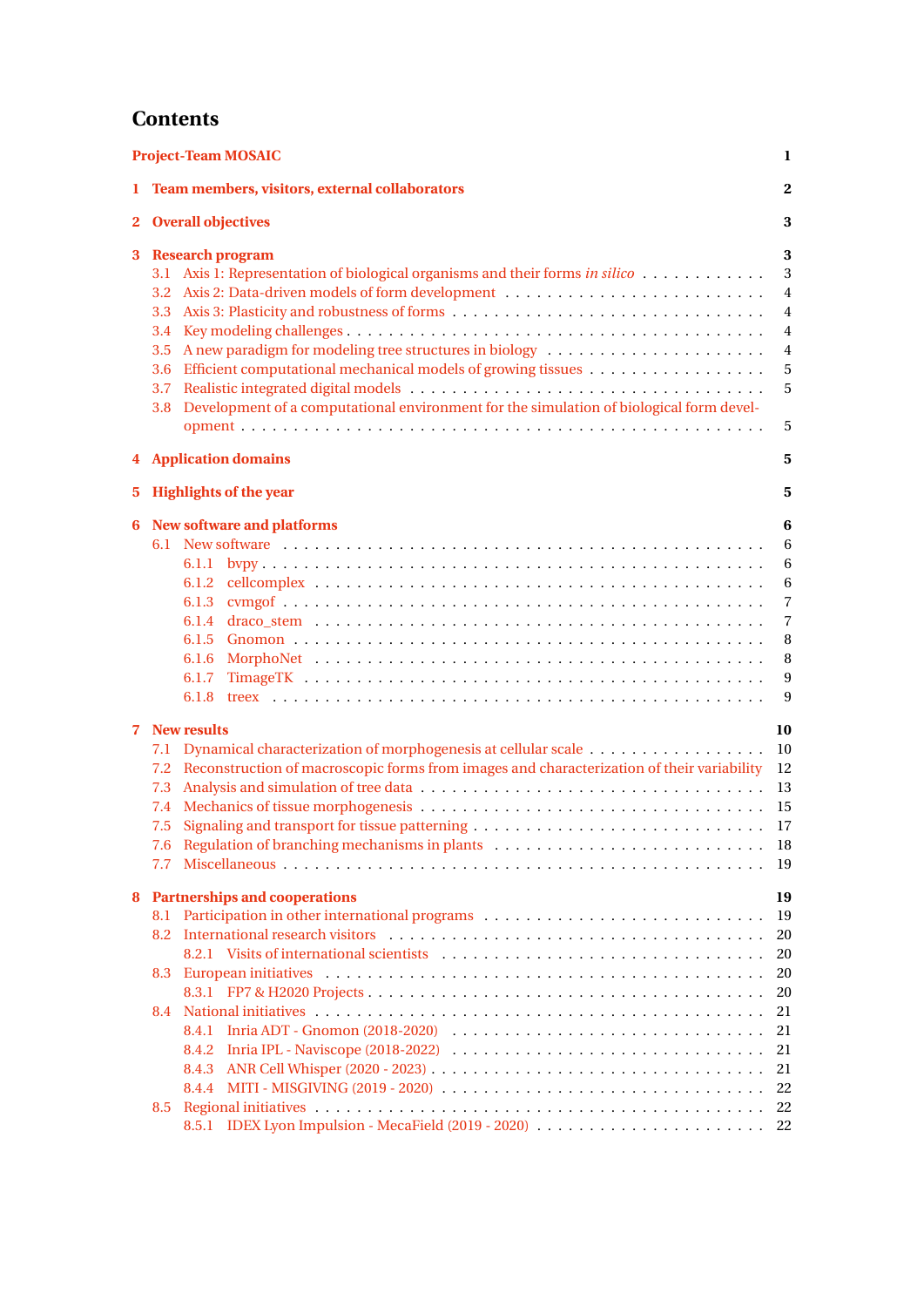| 9                                     |     | 22<br><b>Dissemination</b> |  |  |  |  |
|---------------------------------------|-----|----------------------------|--|--|--|--|
|                                       | 9.1 |                            |  |  |  |  |
|                                       |     |                            |  |  |  |  |
|                                       |     | 9.1.2                      |  |  |  |  |
|                                       |     | 9.1.3                      |  |  |  |  |
|                                       |     | 9 1 4                      |  |  |  |  |
|                                       |     | 9.1.5                      |  |  |  |  |
|                                       |     | 9.1.6                      |  |  |  |  |
|                                       |     |                            |  |  |  |  |
|                                       | 9.2 |                            |  |  |  |  |
|                                       |     |                            |  |  |  |  |
|                                       |     | 9.2.2                      |  |  |  |  |
|                                       |     |                            |  |  |  |  |
|                                       | 9.3 |                            |  |  |  |  |
|                                       |     |                            |  |  |  |  |
|                                       |     | 9.3.2                      |  |  |  |  |
|                                       |     | 933                        |  |  |  |  |
|                                       |     | 9.3.4                      |  |  |  |  |
| <b>10 Scientific production</b><br>25 |     |                            |  |  |  |  |
|                                       |     |                            |  |  |  |  |
|                                       |     |                            |  |  |  |  |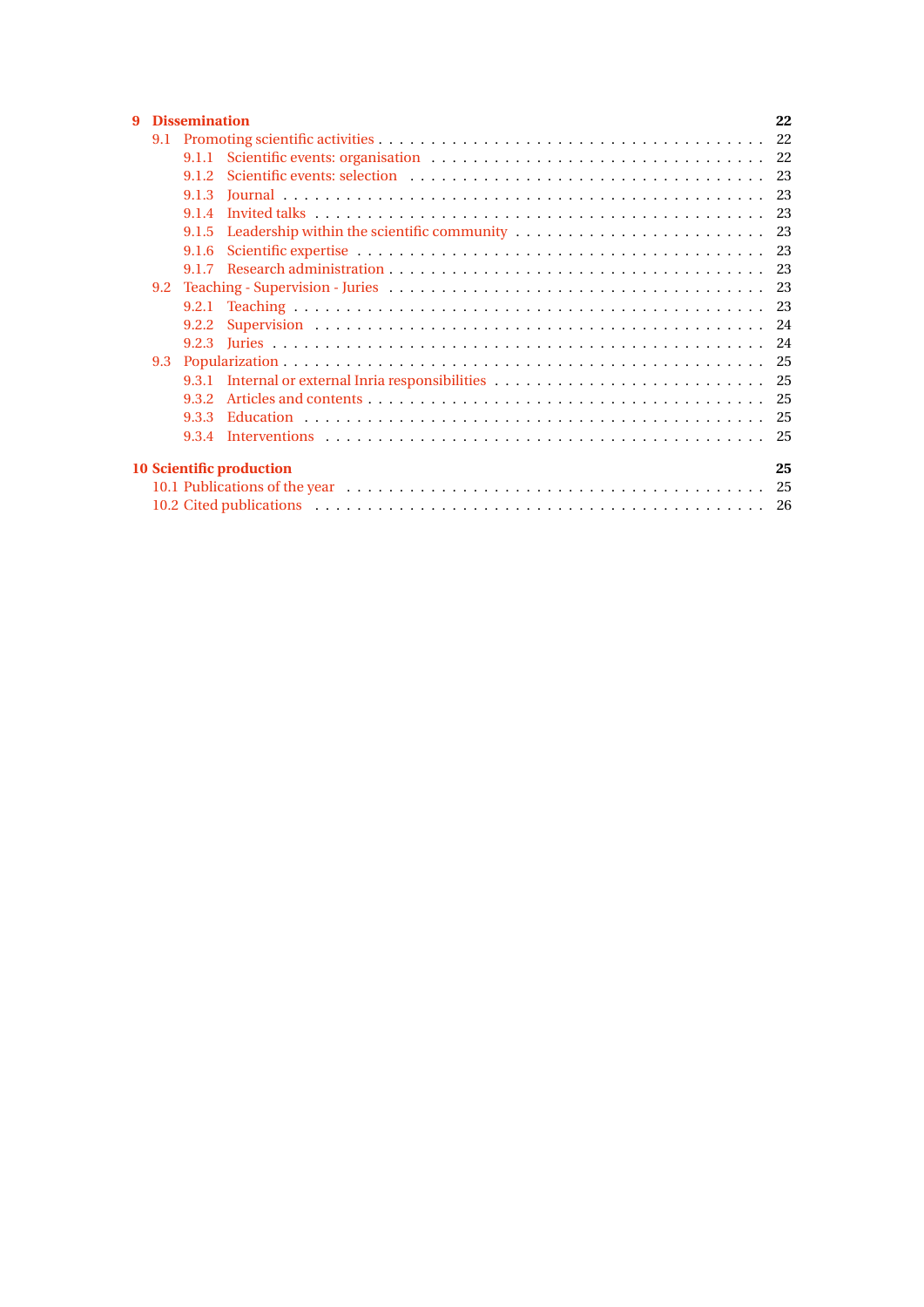# <span id="page-3-0"></span>**Project-Team MOSAIC**

*Creation of the Project-Team: 2018 January 01*

# **Keywords**

#### **[Computer sciences and digital sciences](https://raweb.inria.fr/rapportsactivite/RA2020/static/keywords/ComputerScienceandDigitalScience.html)**

- A3.4. Machine learning and statistics
- A6.1. Methods in mathematical modeling
- A6.2. Scientific computing, Numerical Analysis & Optimization
- A6.3. Computation-data interaction
- A6.5. Mathematical modeling for physical sciences
- A7.1. Algorithms
- A8.1. Discrete mathematics, combinatorics
- A8.2. Optimization
- A8.3. Geometry, Topology
- A8.7. Graph theory
- A9.2. Machine learning

#### **[Other research topics and application domains](https://raweb.inria.fr/rapportsactivite/RA2020/static/keywords/OtherResearchTopicsandApplicationDomains.html)**

- B1.1.2. Molecular and cellular biology
- B1.1.3. Developmental biology
- B1.1.7. Bioinformatics
- B1.1.8. Mathematical biology
- B1.1.9. Biomechanics and anatomy
- B1.1.10. Systems and synthetic biology
- B1.1.11. Plant Biology
- B3.5. Agronomy
- B9.1.2. Serious games
- B9.5.1. Computer science
- B9.5.2. Mathematics
- B9.5.5. Mechanics
- B9.5.6. Data science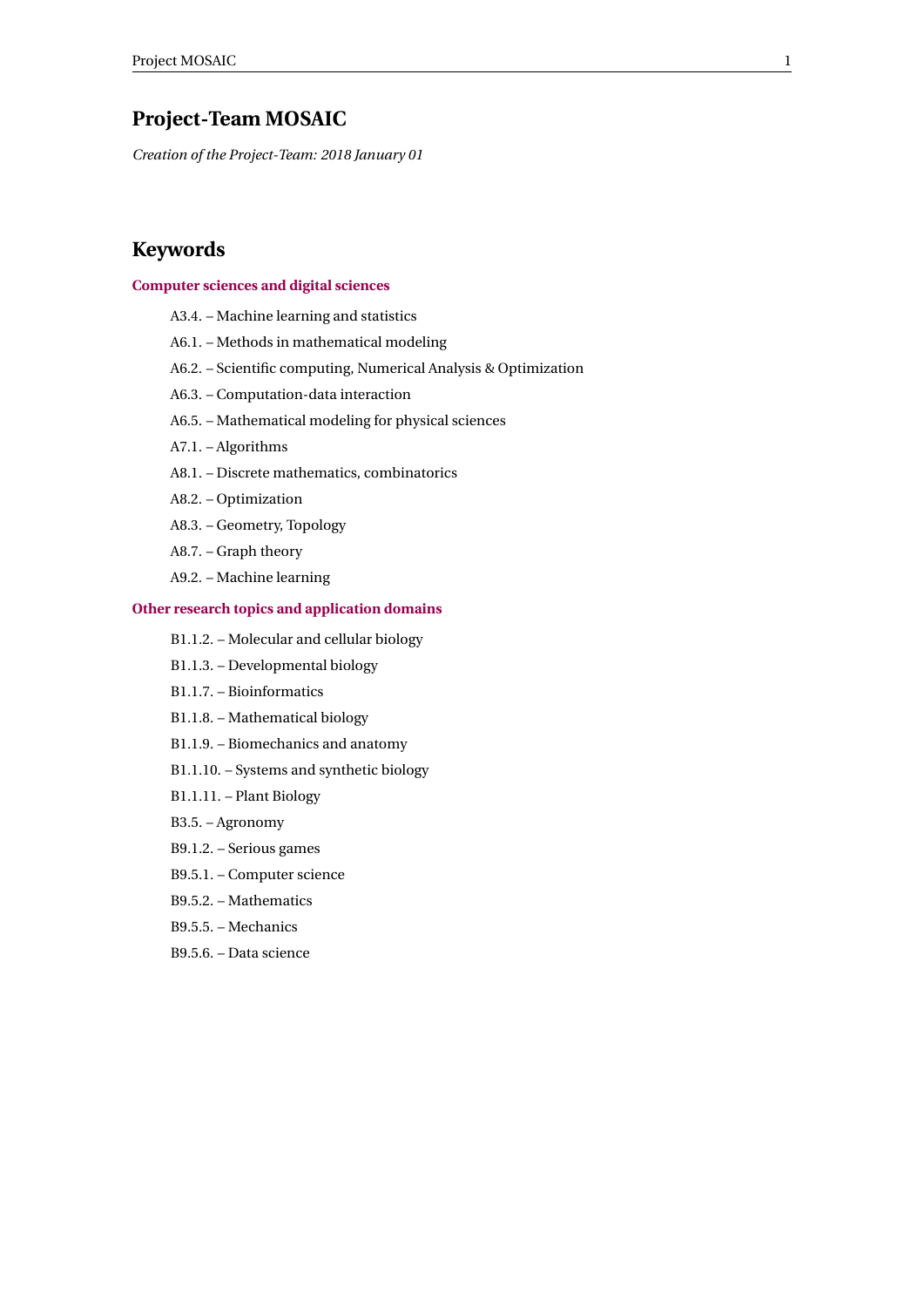# <span id="page-4-0"></span>**1 Team members, visitors, external collaborators**

#### **Research Scientists**

- Christophe Godin [Team leader, Inria, Senior Researcher, HDR]
- Olivier Ali [Inria, Researcher]
- Romain Azaïs [Inria, Researcher]

## **Post-Doctoral Fellows**

- Ayan Chaudhury [Inria]
- Anuradha Kar [Institut national de recherche pour l'agriculture, l'alimentation et l'environnement]
- Bruno Leggio [École Normale Supérieure de Lyon, until May 2020]

## **PhD Students**

- Florian Ingels [Inria]
- Katia Mirande [Inria]
- Manuel Petit [Inria]
- Anne Schneider [Unemployed, until Feb 2020]

### **Technical Staff**

- Guillaume Cerutti [Institut national de recherche pour l'agriculture, l'alimentation et l'environnement, Engineer]
- Florian Gacon [Inria, Engineer, until Oct 2020]
- Jonathan Legrand [CNRS, Engineer]

# **Administrative Assistant**

• Sylvie Boyer [Inria]

# **Visiting Scientist**

• Salah Eddine Habibeche [Bourse PROFAS B+ Ambassade France en Algér, until Oct 2020]

#### **External Collaborators**

- Arezki Boudaoud [École Normale Supérieure de Lyon, HDR]
- Frederic Boudon [Centre de coopération internationale en recherche agronomique]
- Emmanuel Faure [CNRS]
- Franck Hétroy-Wheeler [Univ de Strasbourg, HDR]
- Patrick Lemaire [CNRS, HDR]
- François Parcy [CNRS, HDR]
- Jan Traas [Institut national de recherche pour l'agriculture, l'alimentation et l'environnement, **HDR**
- Samuel Teva Vernoux [CNRS, HDR]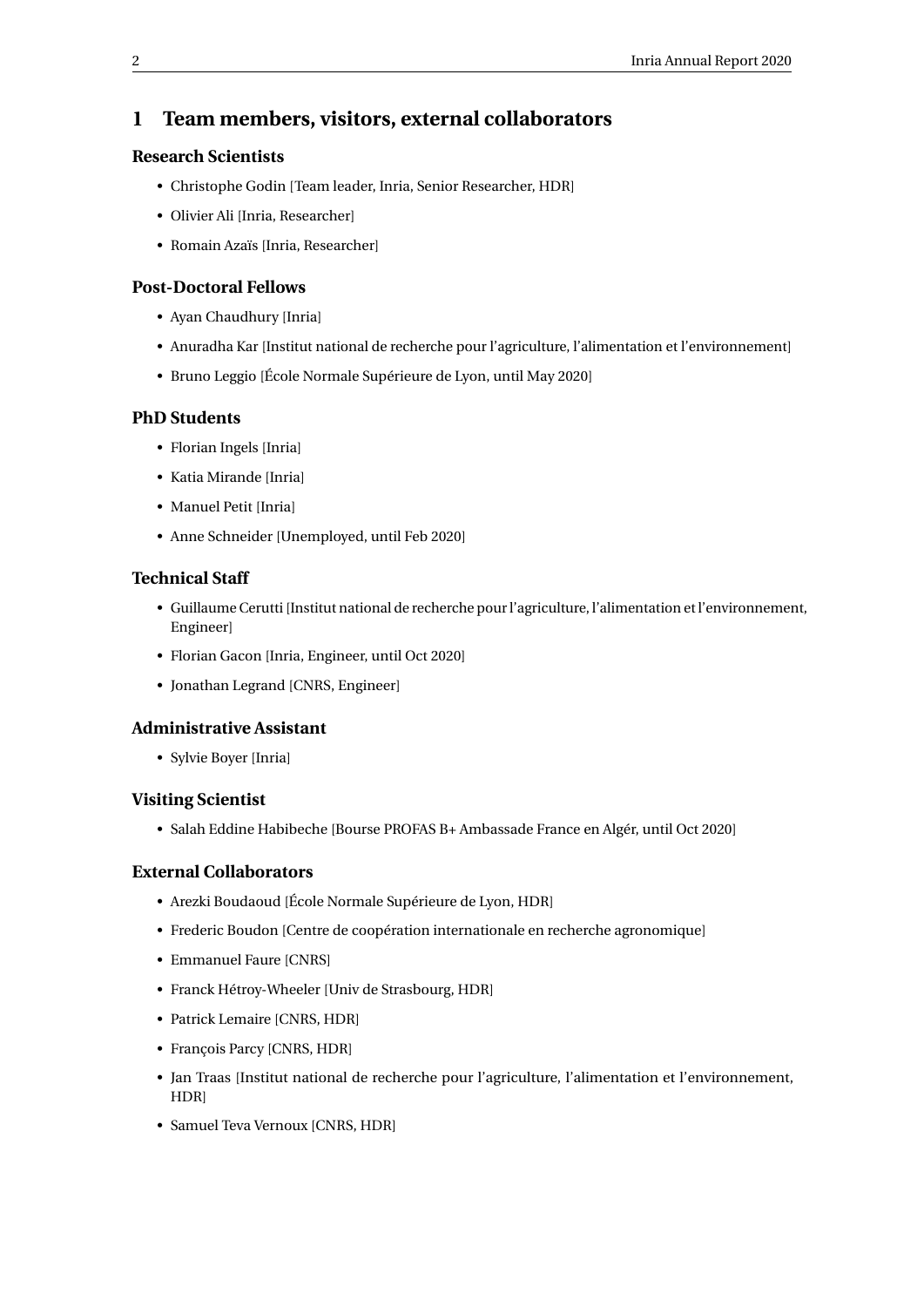# <span id="page-5-0"></span>**2 Overall objectives**

Our general aim in MOSAIC is to identify key principles of organism development in close collaboration with biologists by constructing a new generation of models based on explicit mathematical and computational representations of forms. For this we will develop a dual modeling approach where conceptual models will be used to identify self-organizing principles and realistic models will be used to test non-trivial genetic and physical hypotheses *in silico* and assess them against observations. This will contribute to extend the domain of systems biology to developmental systems and help interpret where possible the vast amount of geometric, molecular and physical data collected on growing forms. The main originality of the project lies in its integrated approach: we want to face the complexity of living organisms by developing an integrated view of form development, relying on the study of the interaction between coupled processes.

While our approach will mainly focus on plant development at different scales, the MOSAIC project will also consider the morphogenesis of model animal systems, such as ascidians <sup>[1](#page-5-3)</sup>, to cross-fertilize the approaches and to open the possibility to identify abstractions and principles that are relevant to morphogenesis of living forms in general. Our work will focus on how physical and chemical processes interact within the medium defined by the form and feedback on its development. We will seek to integrate both mechanistic and stochastic components in our models to account for biological variability in shape development. In the long run, the team's results are expected to contribute to set up a new vision of morphogenesis in biology, at the origin of a new physics of living matter, and based on a more mechanistic understanding of the link between genes, forms and their environment.

To achieve the team's objectives, we will develop over the next 12 years a project focused on the definition of a consistent mathematical framework to formalize form growth and on the development of corresponding computational algorithms. The mathematical framework will extend classical dynamical systems to dynamical systems with a dynamical state-structure, i.e. to dynamical systems whose state is represented as a graph of components that may change in time. A similar approach was successfully developed in the last two decades in the restricted context of branching organisms and plant development. We now want to extend it to more general forms, and address the diversity of associated new and stimulating computational challenges. For this, we will organize our research program into three main research axes.

# <span id="page-5-1"></span>**3 Research program**

#### <span id="page-5-2"></span>**3.1 Axis 1: Representation of biological organisms and their forms** *in silico*

The modeling of organism development requires a formalization of the concept of form, *i.e.* a mathematical definition of what is a form and how it can change in time, together with the development of efficient algorithms to construct corresponding computational representations from observations, to manipulate them and associate local molecular and physical information with them. Our aim is threefold. First, we will develop new computational structures that make it possible to represent complex forms efficiently in space and time. For branching forms, the challenge will be to reduce the computational burden of the current tree-like representations that usually stems from their exponential increase in size during growth. For tissue structures, we will seek to develop models that integrate seamlessly continuous representations of the cell geometry and discrete representations of their adjacency network in dynamical and adaptive framework. Second, we will explore the use of machine learning strategies to set up robust and adaptive strategies to construct form representations in computers from imaging protocols. Finally, we will develop the notion of digital atlases of development, by mapping patterns of molecular (gene activity, hormones concentrations, cell polarity, ...) and physical (stress, mechanical properties, turgidity, ...) expressions observed at different stages of development on models representing average form development and by providing tools to manipulate and explore these digital atlases.

<span id="page-5-3"></span><sup>&</sup>lt;sup>1</sup>A large class of marine animals (also called sea-squirt) in the phylum of Tunicates that is close to vertebrates, shares a particularly well conserved developmental program and that is a good model to study the development of chordates.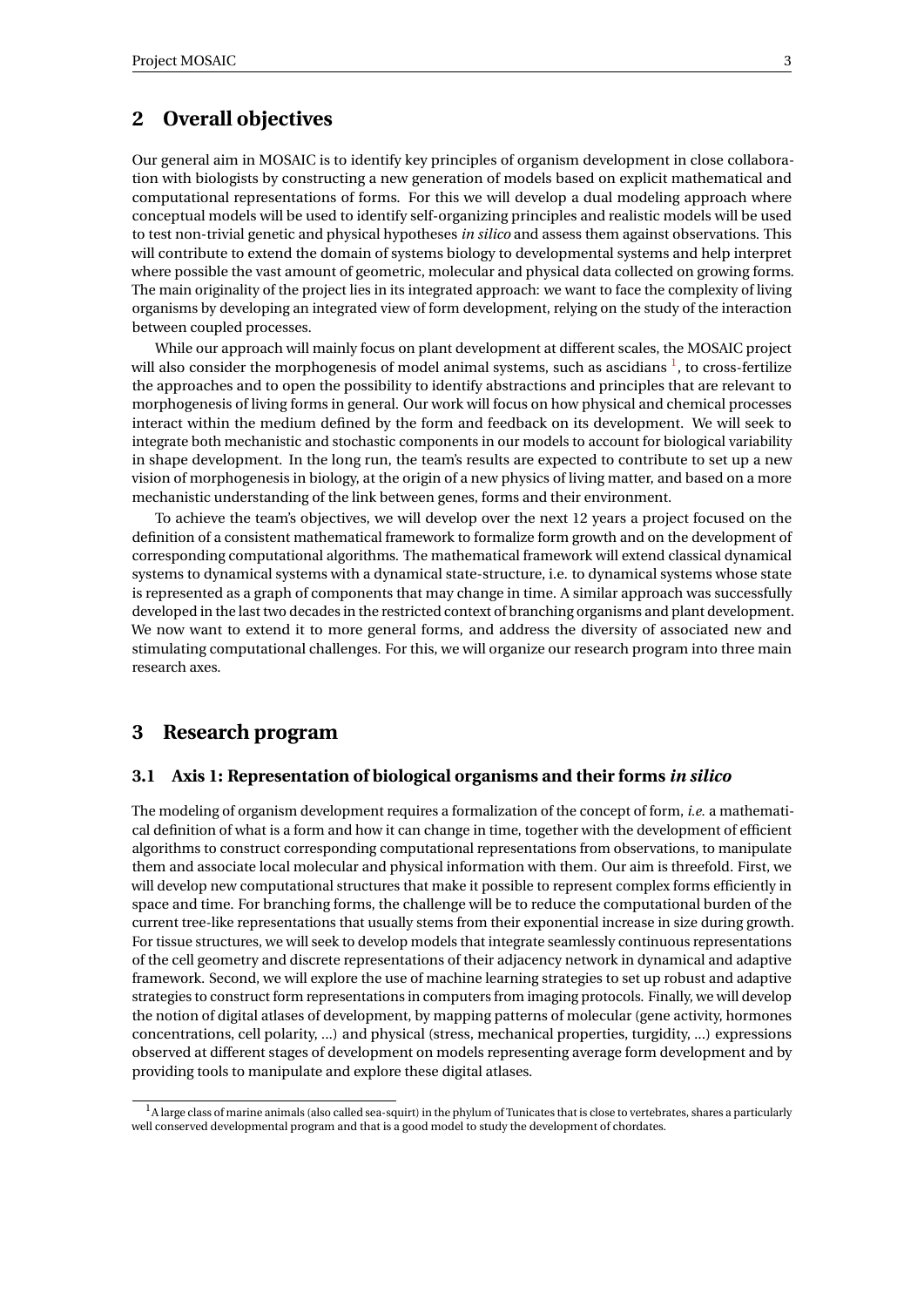#### <span id="page-6-0"></span>**3.2 Axis 2: Data-driven models of form development**

Our aim in this second research axis will be to develop models of physiological patterning and biophysical growth to simulate the development of 3D biological forms in a realistic way. Models of key processes participating to different aspects of morphogenesis (signaling, transport, molecular regulation, cell division, etc.) will be developed and tested *in silico* on 3D data structures reconstructed from digitized forms. The way these component-based models scale-up at more abstract levels where forms can be considered as continuums will also be investigated. Altogether, this will lead us to design first highly integrated models of form development, combining models of different processes in one computational structure representing the form, and to analyze how these processes interact in the course of development to build up the form. The simulation results will be assessed by quantitative comparison with actual form development. From a computational point of view, as branching or organ forms are often represented by large and complex data-structures, we aim to develop optimized data structures and algorithms to achieve satisfactory compromises between accuracy and efficiency.

#### <span id="page-6-1"></span>**3.3 Axis 3: Plasticity and robustness of forms**

In this research axis, building on the insights gained from axes 1 and 2 on the mechanisms driving form development, we aim to explore the mechanistic origin of form plasticity and robustness. At the ontogenetic scale, we will study the ability of specific developmental mechanisms to buffer, or even to exploit, biological noise during morphogenesis. For plants, we will develop models capturing morphogenetic reactions to specific environmental changes (such as water stress or pruning), and their ability to modulate or even to reallocate growth in an opportunistic manner.

At the phylogenetic scale, we will investigate new connections that can be drawn from the use of a better understanding of form development mechanisms in the evolution of forms. In animals, we will use ascidians as a model organism to investigate how the variability of certain genomes relates to the variability of their forms. In plants, models of the genetic regulation of form development will be used to test hypotheses on the evolution of regulatory gene networks of key morphogenetic mechanisms such as branching. We believe that a better mechanistic understanding of developmental processes should shed new light on old evo-devo questions related to the evolution of biological forms, such as understanding the origin of *developmental constraints* [2](#page-6-4) how the internal rules that govern form development, such as chemical interactions and physical constraints, may channel form changes so that selection is limited in the phenotype it can achieve?

#### <span id="page-6-2"></span>**3.4 Key modeling challenges**

During the project lifetime, we will address several computational challenges related to the modeling of living forms and transversal to our main research axes. During the first phase of the project, we concentrate on 4 key challenges.

#### <span id="page-6-3"></span>**3.5 A new paradigm for modeling tree structures in biology**

There is an ubiquitous presence of tree data in biology: plant structures, tree-like organs in animals (lungs, kidney vasculature), corals, sponges, but also phylogenic trees, cell lineage trees, *etc*. To represent, analyze and simulate these data, a huge variety of algorithms have been developed. For a majority, their computational time and space complexity is proportional to the size of the trees. In dealing with massive amounts of data, like trees in a plant orchard or cell lineages in tissues containing several thousands of cells, this level of complexity is often intractable. Here, our idea is to make use of a new class of tree structures, that can be efficiently compressed and that can be used to approximate any tree, to cut-down the complexity of usual algorithms on trees.

<span id="page-6-4"></span><sup>2</sup>Raff, R. A. (1996). The Shape of Life: Genes, Development, and the Evolution of Form. Univ. Chicago Press.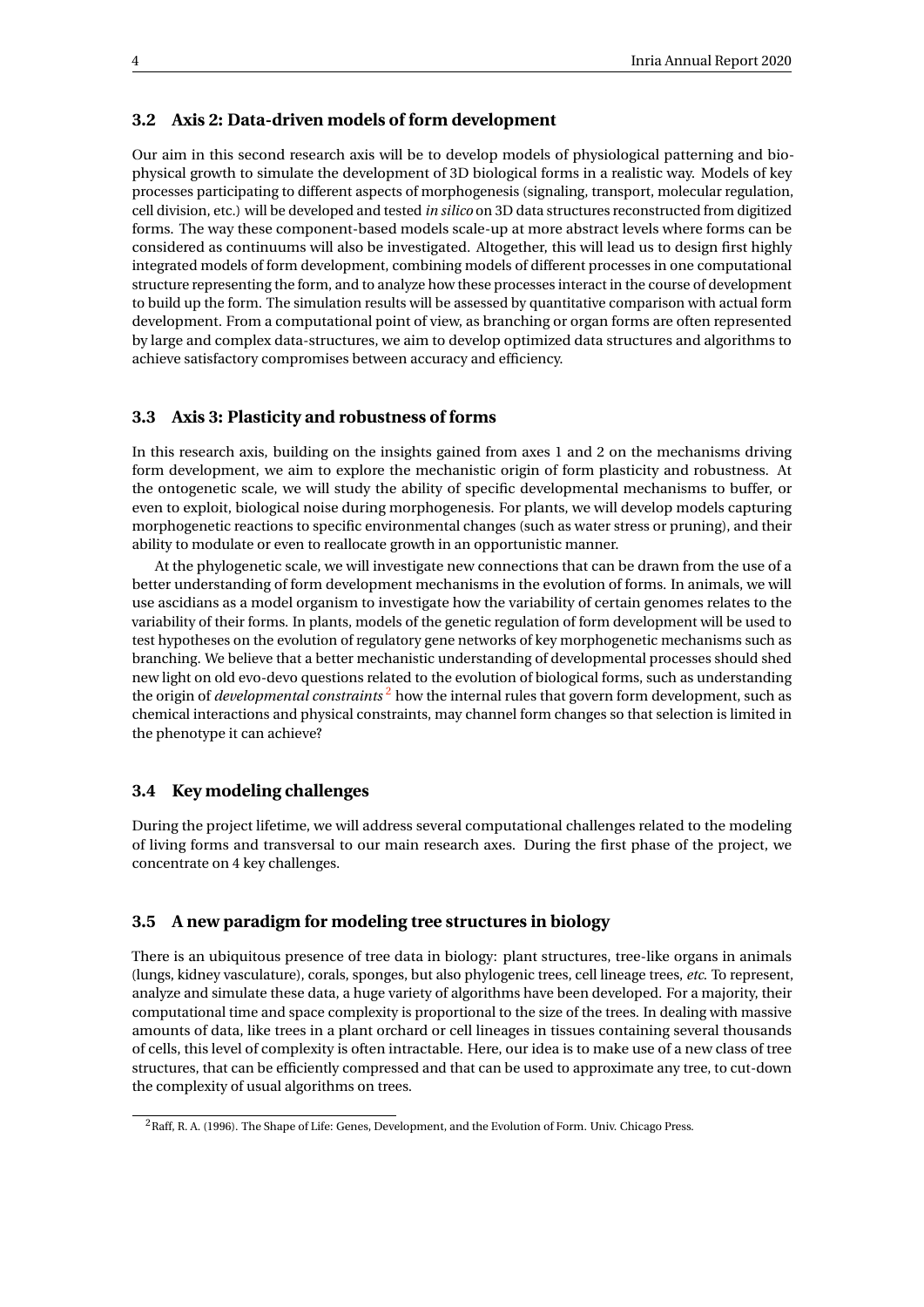#### <span id="page-7-0"></span>**3.6 Efficient computational mechanical models of growing tissues**

The ability to simulate efficiently physical forces that drive form development and their consequences in biological tissues is a critical issue of the MOSAIC project. Our aim is thus to design efficient algorithms to compute mechanical stresses within data-structures representing forms as the growth simulation proceeds. The challenge consists of computing the distribution of stresses and corresponding tissue deformations throughout data-structures containing thousands of 3D cells in close to interactive time. For this we will develop new strategies to simulate mechanics based on approaches originally developed in computer graphics to simulate in real time the deformation of natural objects. In particular, we will study how meshless and isogeometric variational methods can be adapted to the simulation of a population of growing and dividing cells.

#### <span id="page-7-1"></span>**3.7 Realistic integrated digital models**

Most of the models developed in MOSAIC correspond to specific parts of real morphogenetic systems, avoiding the overwhelming complexity of real systems. However, as these models will be developed on computational structures representing the detailed geometry of an organ or an organism, it will be possible to assemble several of these sub-models within one single model, to figure out missing components, and to test potential interactions between the model sub-components as the form develops.

Throughout the project, we will thus develop two digital models, one plant and one animal, aimed at integrating various aspects of form development in a single simulation system. The development of these digital models will be made using an agile development strategy, in which the models are created and get functional at a very early stage, and become subsequently refined progressively.

# <span id="page-7-2"></span>**3.8 Development of a computational environment for the simulation of biological form development**

To support and integrate the software components of the team, we aim to develop a computational environment dedicated to the interactive simulation of biological form development. This environment will be built to support the paradigm of dynamical systems with dynamical structures. In brief, the form is represented at any time by a central data-structure that contains any topological, geometric, genetic and physiological information. The computational environment will provide in a user-friendly manner tools to up-load forms, to create them, to program their development, to analyze, visualize them and interact with them in 3D+time.

# <span id="page-7-3"></span>**4 Application domains**

Our application domain is developmental biology (see overall objectives, research program above)

# <span id="page-7-4"></span>**5 Highlights of the year**

• **Shouting or whispering: The embryonic cell dilemma, [\[6\]](#page-27-7)**. In this work, published in July and which results from a long-standing collaboration with the groups of Patrick Lemaire and Grégoire Malandain, we identified a new mechanism by which cells get their fates in living tissues during embryonic development. As cells divide, they take on increasingly precise roles in the body. Epidermal cells, muscular or neuronal, the different cell types that make up the embryo emerge little by little from a very fine orchestration of the positions of the cells, coordinated by the signals they exchange with each other. Like us, the cells "talk" to each other to make decisions.

*See also*: [Video,](https://vimeo.com/434433967) [New York Times article,](https://www.nytimes.com/2020/07/09/science/sea-squirts-embryos.html) [Le Monde article]( https://www.lemonde.fr/sciences/article/2020/07/22/cris-et-chuchotements-chez-les-cellules-embryonnaires_6046901_1650684.html) (in French).

• **Temporal integration of auxin information for the regulation of patterning, [\[4\]](#page-27-8)**. Several members of the team were involved in this article published in May 2020 in the biology journal eLife. It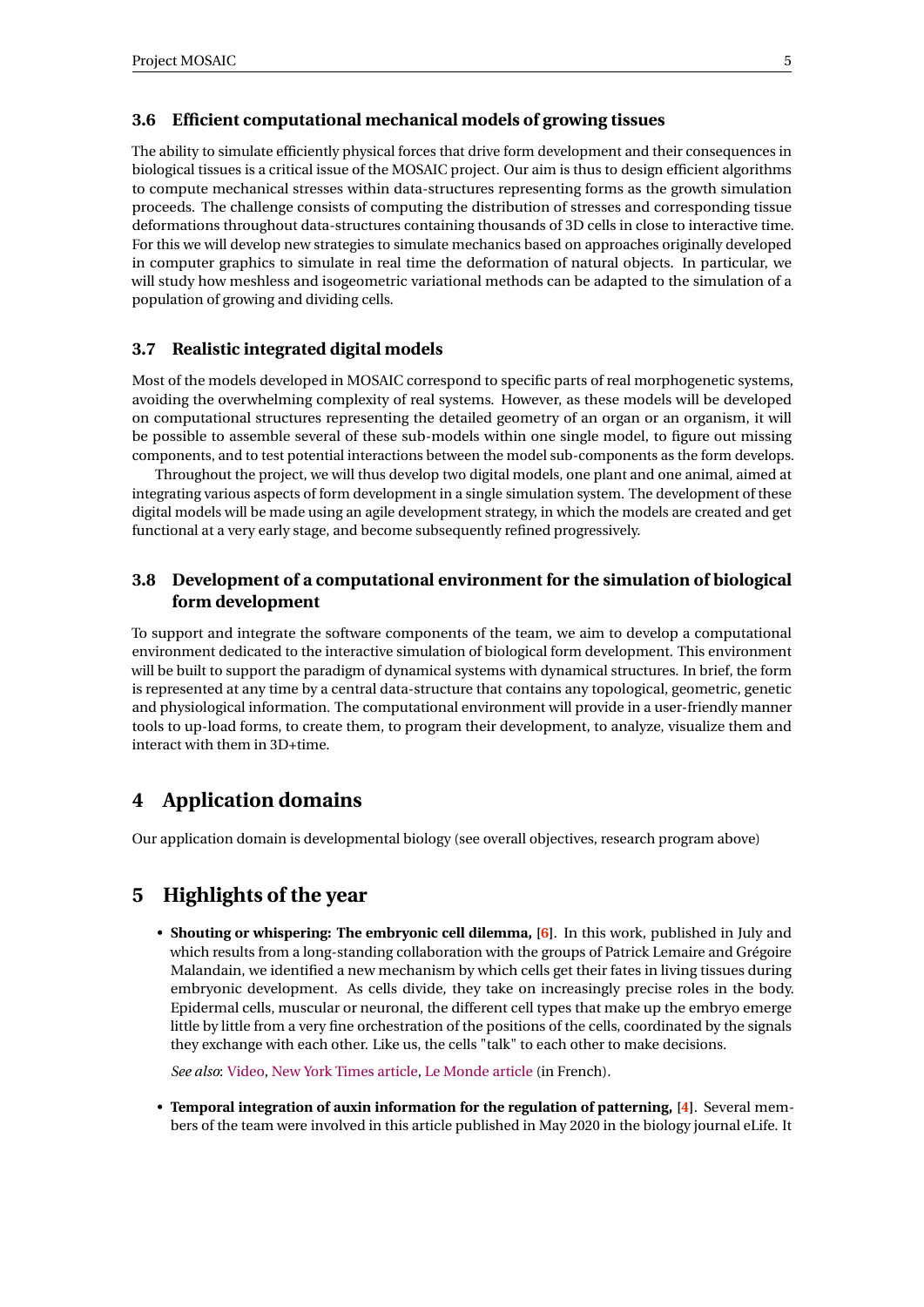finalizes a work that spanned over 6 years and lead to a novel view of key signaling mechanisms underlying plant organogenesis in the shoot apices, evidenced through an innovative computational pipeline for quantitative image analysis with cellular and subcellular resolution.

# <span id="page-8-0"></span>**6 New software and platforms**

# <span id="page-8-1"></span>**6.1 New software**

<span id="page-8-2"></span>**6.1.1 bvpy**

**Name:** bvpy

**Keywords:** Finite element modelling, Python, Partial differential equation

**Functional Description:** Bvpy is a python library, based on FEniCS, Gmsh & Meshio, to easily implement and study numerically Boundary Value Problems and Initial Boundary Value Problems through the Finite Element Method.

**URL:** <https://gitlab.inria.fr/mosaic/bvpy>

**Authors:** Florian Gacon, Olivier Ali, Christophe Godin

**Contact:** Olivier Ali

#### <span id="page-8-3"></span>**6.1.2 cellcomplex**

**Name:** cellcomplex

**Keywords:** Polyhedral meshes, 3D

**Functional Description:** The cellcomplex library is a Python library that allows manipulating 2D or 3D multicellular complexes, with the study of plant tissues as a main application. It is mostly structured around a data structure that is used to represent such complexes as incidence graphs of dimension 2 or 3, and provides several key functionalities:

\* The creation of structures from more basic representation (polygons of points for instance), from some geometrical primitives (2D or 3D) and the generation of synthetic regular or irregular grids, allowing notably the simulation of tissues.

\* The computation of topological and geometrical properties on the multicellular complex structures, including notably useful computations on triangle meshes, a specific case of complexes with simplicial faces (areas, normals, triangle eccentricity, curvature estimator).

\* The edition of structures by local topological operations, notably in th case of triangle meshes (edge flip, subdivision, vertex insertion) and multi-criteria geometrical optimization processes and isotropic remeshing.

\* The import and export in various standard file formats for geometries (.obj, .ply, .msh) and notably in the standard formad defined by the community of plant tissue modelling (PLY, Saisnbury Computational Workshop 2015).

**Release Contributions:** \* Major restructuration involving a change of namespace and a simplification of module architecture. \* Inclusion of 3D visualization functionalities based on VTK.

**Contact:** Guillaume Cerutti

**Participant:** Guillaume Cerutti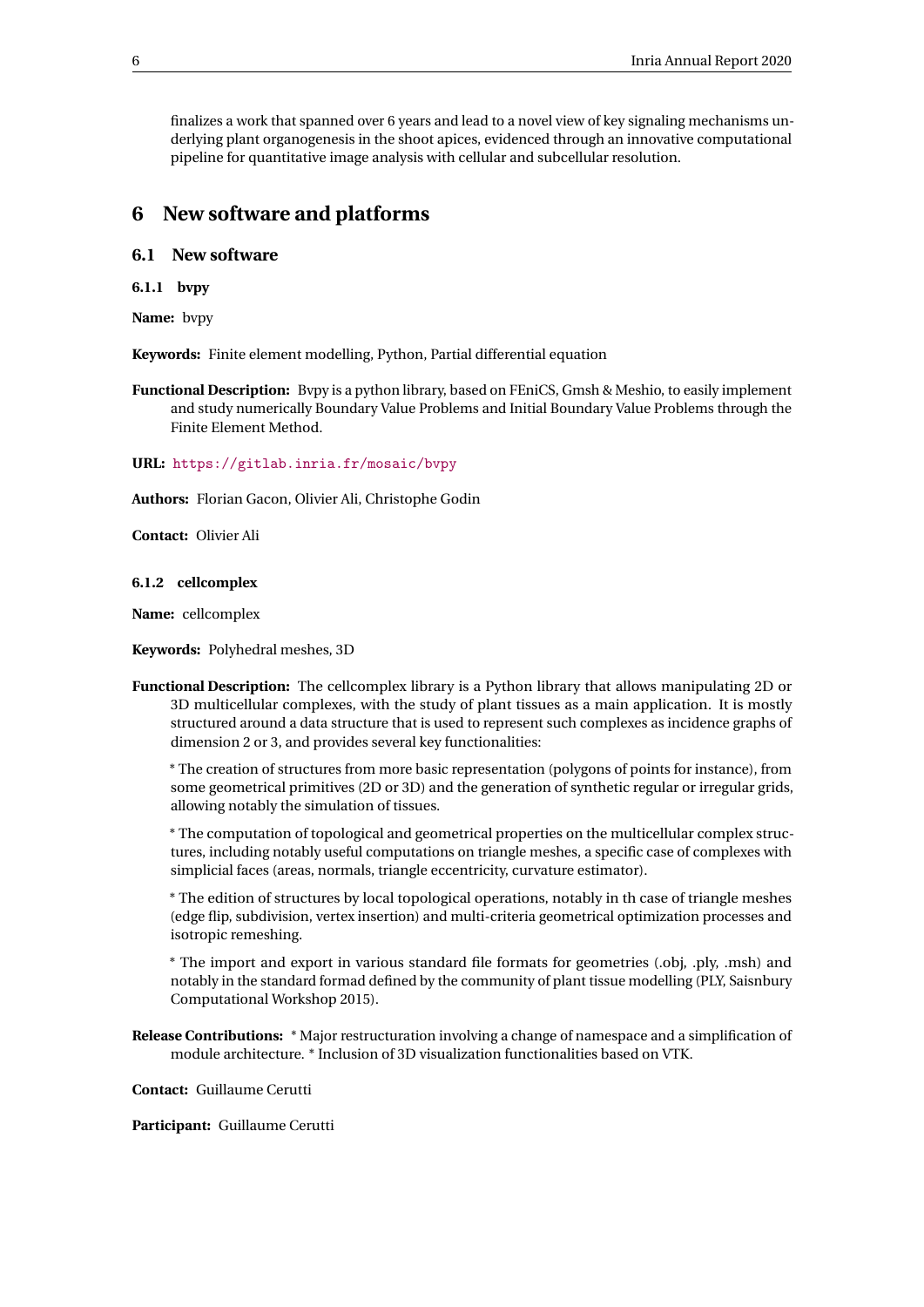#### <span id="page-9-0"></span>**6.1.3 cvmgof**

**Keywords:** Regression, Test, Estimators

- **Scientific Description:** Many goodness-of-fit tests have been developed to assess the different assumptions of a (possibly heteroscedastic) regression model. Most of them are "directional" in that they detect departures from a given assumption of the model. Other tests are "global" (or "omnibus") in that they assess whether a model fits a dataset on all its assumptions. cvmgof focuses on the task of choosing the structural part of the regression function because it contains easily interpretable information about the studied relationship. It implements 2 nonparametric "directional" tests and one nonparametric "global" test, all based on generalizations of the Cramer-von Mises statistic.
- **Functional Description:** cvmgof is an R library devoted to Cramer-von Mises goodness-of-fit tests. It implements three nonparametric statistical methods based on Cramer-von Mises statistics to estimate and test a regression model.
- **News of the Year:** New version available on CRAN website since Jan 11 2021 Preprint available on HAL since Jan 7 2021

**URL:** <https://cran.r-project.org/web/packages/cvmgof/index.html>

**Publication:** [hal-03101612v1](https://hal.inria.fr/hal-03101612v1)

**Contacts:** Sandie Ferrigno, Romain Azais

**Participants:** Sandie Ferrigno, Marie-José Martinez, Romain Azais

#### <span id="page-9-1"></span>**6.1.4 draco\_stem**

- **Name:** DRACO-STEM : Dual Reconstruction by Adjacency Complex Optimization & SAM Tissue Enhanced Mesh
- **Keywords:** Meshing, Image segmentation, Computational biology, Optimization
- **Functional Description:** Draco-stem provides a computational pipeline that allows going from multilabel segmented images of living tissue (typically resulting from a watershed segmentation of 3D microscopy image stacks) to topologically consistent, FEM-ready triangular meshes of all cell interfaces in the tissue.

It relies on an original topological optimization method that aims at reconstructing the simplicial complex of cellular adjacencies from the image, and on dualization and geometrical optimization to obtain a triangle mesh that satisfies simultaneously several quality criteria (triangle regularity, adequation to image, biological priors). The library provides implementations for 3D tissue reconstruction, single-layer 2.5D reconstruction and advanced 2D reconstruction.

**Release Contributions:** \* Added a new reconstruction method : GRIFONE. This method relies on the extraction of vertices representing topological elements (cell interfaces, cell edges and cell vertices) from the image and their identification by a cell tuple. The algorithms connects this vertices by triangular faces in order to produce a topologically valid cellular complex.

**URL:** [https://gitlab.inria.fr/mosaic/draco\\_stem.git](https://gitlab.inria.fr/mosaic/draco_stem.git)

**Publication:** [hal-01573521](https://hal.inria.fr/hal-01573521)

**Contact:** Guillaume Cerutti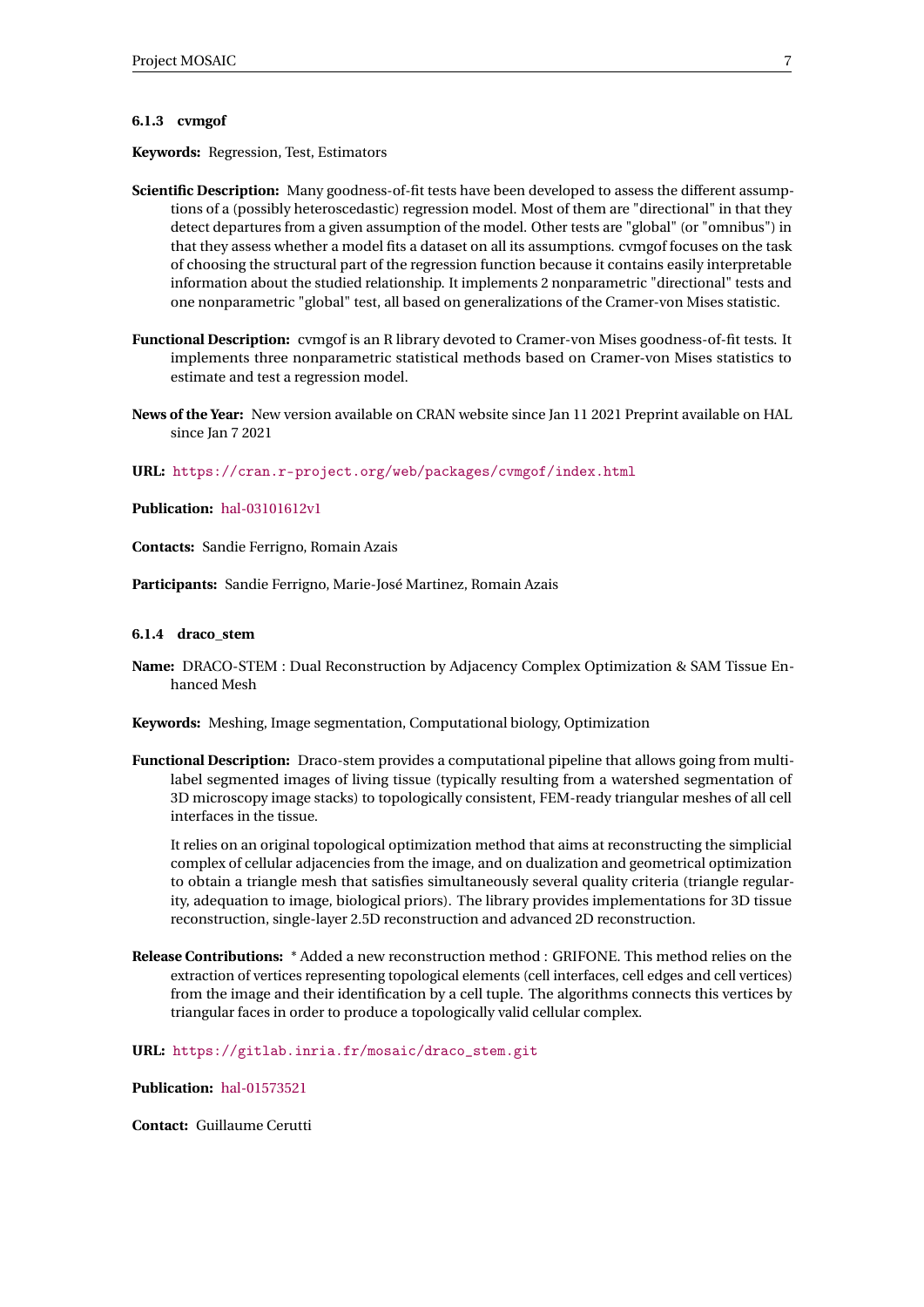#### <span id="page-10-0"></span>**6.1.5 Gnomon**

#### **Name:** Gnomon

- **Keywords:** 4D, Modelization and numerical simulations, Finite element modelling, Computational biology, Data visualization
- **Scientific Description:** Gnomon is a user-friendly computer platform developed by the Mosaic team for seamless simulation of form development in silico. It is intended to be a major tool for the team members to develop, integrate and share their models, algorithms and tools. In Gnomon, a developing form is represented at any time by a central data-structure that contains topological, geometric, genetic and physiological information and that represents the state of the growing form. Flexible components (plugins) make it possible to up-load or to create such data-structures, to program their development, to analyze, visualize them and interact with them in 3D+time.
- **Functional Description:** Gnomon is a plugin-based computational platform for the analysis and simulation of morphogenesis. It relies on a scalable software architecture based on the dtk kernel developed by the group of software engineers (SED) from the Sophia-Antipolis Inria Center. The development of Gnomon aims at answering four main challenges:

\* Provide an easily accessible computational tool for the exploration of morphogenesis, by focusing on the deployability of the software (using conda), on the ergonomics of the user interface and the availability of the documentation.

\* Give access to powerful tools for the exploration of dynamical forms, through an interactive visualization framework allowing the exploration in space in time and the access to algorithmic resources developed by the team for image sequences of multicellular tissues or collections of branching forms.

\* Ensure the interoperability of computational libraries within the platform and its extensibility by a generalized plugin-based architecture (facilitated by the dtk framework) for algorithms, visualizations and data structures, enabling the members of the team and future users to feed the platform with their own C++ and Python libraries.

\* Bridge the gap between experimental data and computational simulations by offering the possibility to go from one to the other in the same platform in a nearly transparent way, thanks to a common dynamical system framework integrated to the core of the platform.

Gnomon project organization: \* Project leader: Christophe Godin \* Software development coordinator: Guillaume Cerutti \* DTK coordinators: Julien Wintz, Thibaud Kloczko \* Plugin coordinators: Jonathan Legrand, Romain Azais, Olivier Ali, Frédéric Boudon. \* Diffusion coordinator: Teva Vernoux

This work is part of the Gnomon ADT project supported by the Inria centers of Grenoble Rhône-Alpes and Sophia-Antipolis Méditerranée.

- **Release Contributions:** This version introduces a new major functionality: the generation of a pipeline on-the-fly. Based on the interactions within the application, algorithmic bricks are automatically connected by their inputs and outputs as the users perform their analysis. The resulting pipeline is then displayed as a workflow graph, which can be exported as a configurable Python script to be replayed outside the application.
- **Contacts:** Guillaume Cerutti, Christophe Godin
- **Participants:** Olivier Ali, Frédéric Boudon, Guillaume Cerutti, Florian Gacon, Christophe Godin, Jonathan Legrand, Grégoire Malandain

#### <span id="page-10-1"></span>**6.1.6 MorphoNet**

**Name:** MorphoNet

**Keywords:** 3D web, Morphogenesis, Big data, 3D reconstruction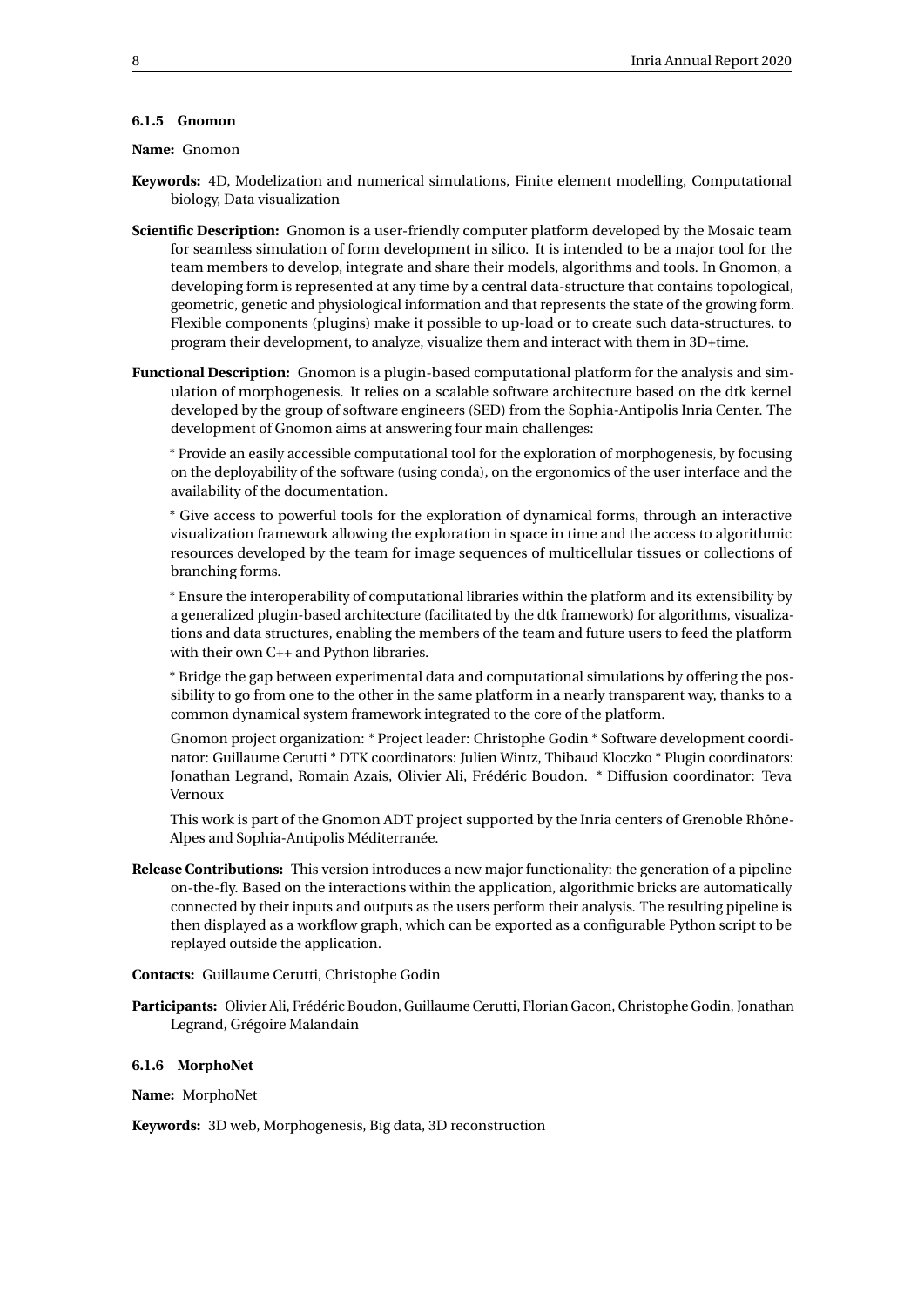**Functional Description:** MorphoNet is an open-source web-based morphological browser. It consists of a web application, exploiting the Unity3D gaming engine, which offers the user a comprehensive palette of interactions with the data, in order to explore the structure, the dynamics and the variability of biological systems. Users can also project quantitative and genetic properties onto the morphological scaffold, allowing for instance to easily explore the correlation between shape dynamics and gene expression patterns. On top of that, datasets and associated information can be shared with other selected users or with entire groups. This possibility of directly sharing results within and between research communities, together with the use of a unified, human readable format, makes MorphoNet a unique tool for multidisciplinary research. Its web-based, user-friendly and open-source structure is also ideal for science dissemination and teaching.

**URL:** <http://www.morphonet.org>

**Contacts:** Emmanuel Faure, Bruno Leggio

**Partner:** CRBM - Centre de Recherche en Biologie cellulaire de Montpellier

#### <span id="page-11-0"></span>**6.1.7 TimageTK**

**Name:** Tissue Image ToolKit

- **Keywords:** 3D, Image segmentation, Fluorescence microscopy, Image registration, Image processing, Image filter
- **Functional Description:** TimageTK (Tissue Image Toolkit) is a Python package dedicated to image processing of multicellular architectures such as plants or animals and is intended for biologists and modelers. It provides grayscale or labeled image filtering and mathematical morphology algorithms, as well as image registration and segmentation methods.

**URL:** <https://mosaic.gitlabpages.inria.fr/timagetk/index.html>

**Contacts:** Jonathan Legrand, Grégoire Malandain, Guillaume Cerutti, Christophe Godin

#### <span id="page-11-1"></span>**6.1.8 treex**

**Name:** treex

**Keywords:** Graph algorithmics, Data structures, Combinatorics, Machine learning

**Scientific Description:** Trees form an expanded family of combinatorial objects that offers a wide range of application fields, especially in biology, from plant modeling to blood vessels network analysis through study of lineages. Consequently, it is crucial for the team to develop numerical tools and algorithms for processing tree data, in particular to answer questions about the representation of biological organisms and their forms in silico.

treex is a Python 3 library dedicated to the manipulation of tree objects, whatever they are ordered or not, with or without quantitative or qualitative labels.

- **Functional Description:** The package provides a data structure for rooted trees as well as the following main functionalities: - Random generation algorithms - DAG compression for ordered or not, labeled or not, trees - Approximation algorithms for unordered trees - Edit distance for unordered labeled trees - Kernels for ordered or not, labeled or not, trees - Computation of coding processes (Harris path, Lukasiewicz walk and height process) - Visualization algorithms in Matplotlib or in LaTeX
- **Release Contributions:** In 2019, treex has been published in JOSS (Journal of Open Source Software). The subtree kernel has been released to accompany an article submitted to Journal of Machine Learning Research. In addition, the DAG class and the kernel class have been extensively redesigned to be more user-friendly.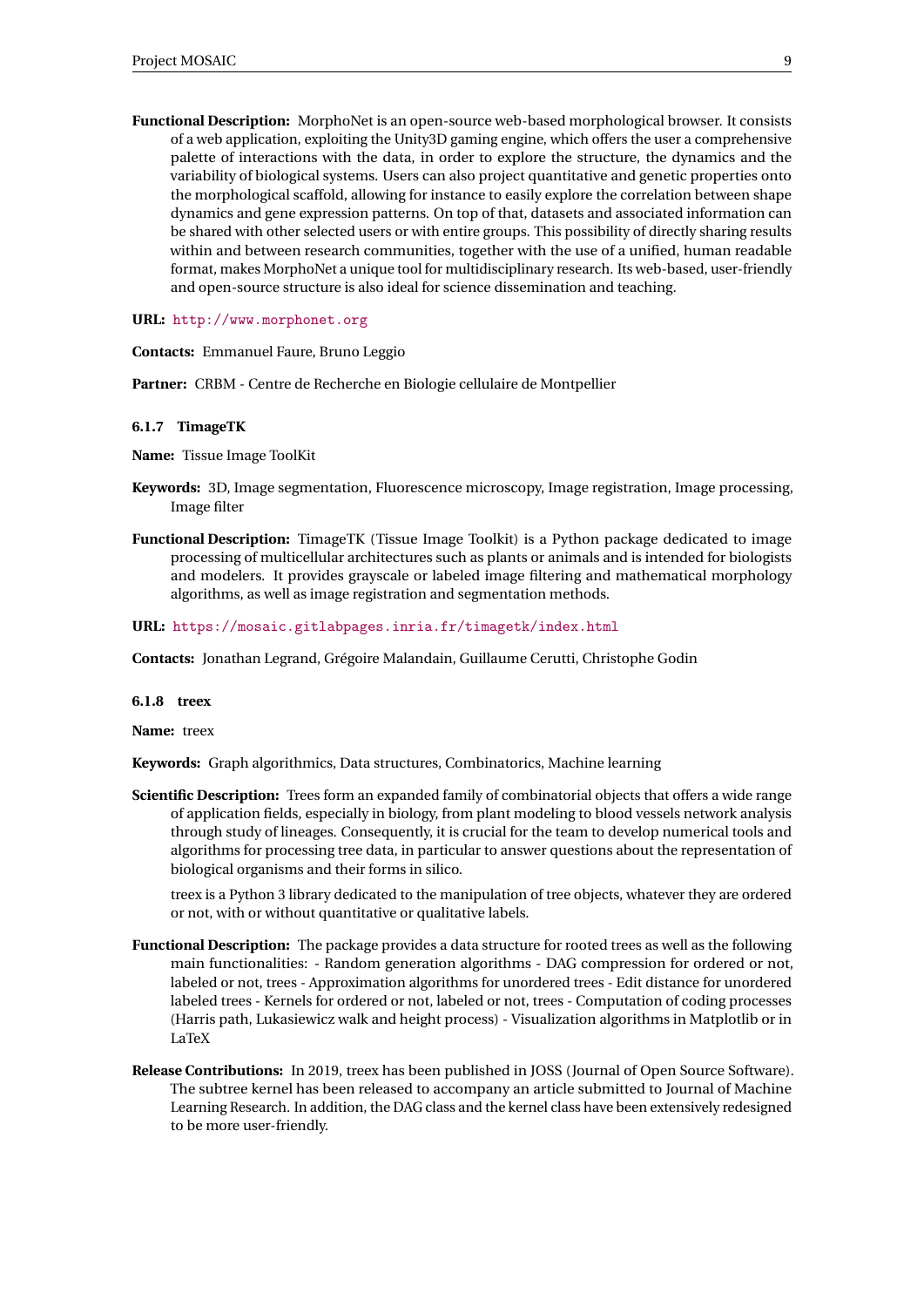#### **URL:** <https://gitlab.inria.fr/azais/treex>

**Publication:** [hal-02164364](https://hal.inria.fr/hal-02164364)

**Contact:** Romain Azais

**Participants:** Romain Azais, Guillaume Cerutti, Didier Gemmerle, Florian Ingels

# <span id="page-12-0"></span>**7 New results**

#### <span id="page-12-1"></span>**7.1 Dynamical characterization of morphogenesis at cellular scale**

**Participants** Guillaume Cerutti, Emmanuel Faure *(External Collaborator)*, , Christophe Godin, Anuradha Kar, Bruno Leggio, Jonathan Legrand, Patrick Lemaire *(External Collaborator)*, , Grégoire Malandain *(External Collaborator)*, , Manuel Petit, Jan Traas *(External Collaborator)*.

- Related Research Axes: RA1 (Representation of biological organisms and their forms in silico) & RA3 (Plasticity & robustness of forms)
- Related Key Modeling Challenges: KMC3 (Realistic integrated digital models)

The modeling of morphogenesis requires to explore the interconnection of different spatial and temporal scales of developing organisms. Non-trivial questions such as whether the observed robustness of morphogenesis is rooted in some highly conserved properties at the cellular level or whether it emerges as a macroscopic phenomenon, necessitate precise, quantitative analyses of complex 3D dynamic structures. The study of dynamical properties at the cellular scale poses at the same time key technical challenges and fundamental theoretical questions. An example of the former category is how to characterize and follow the change of shape of cells within tissues and of tissues within organs, and how to couple this change with, for instance, gene expression dynamics; an illustration of the latter is how to define cell-scale variability of morphogenesis within and between species.

Our team has produced this year several results in this context:

**Robustness of ascidian embryonic development.**The image segmentation pipeline ASTEC developed by the team in collaboration with the Inria Morpheme project-team in Sophia Antipolis and the CRBM team in Montpellier, allows the 3D reconstruction and tracking of each cell during early ascidian embryogenesis. This method allowed us to reconstruct over 50 ascidian embryos, both wild-type and mutants. Exploiting this large database and the fixed cellular lineage of ascidian embryos, we extracted and compared geometrical and topological cellular properties. This allowed us to compare the intraembryonic (left/right) to the inter-embryonic level of variability of several properties, including cell volume, cell-cell contacts and the structure of the tree seeded by each cell. This study demonstrated that the genetic-induced variability is comparable to the stochastic one, quantitatively showing that ascidian embryonic development is highly canalized, and that the high reproducibility of shapes observed during embryogenesis is rooted in the robustness of cellular geometry and topology.

To look for the origin of this canalisation, we developed a mathematical model exploiting our quantitative geometric database and the previously-existing ascidian genetic database ANISEED. This model suggests that the main driver of ascidian development is the cell-cell communication mediated by direct physical contact, and hence dependent of the area-of-contact between neighbouring cells. This means that the robustness of cell topology and geometry is necessary for cell-cell biochemical interactions to give rise to the correct fate restriction events, which in turn we showed to be responsible for major changes of embryo geometry. We also tested and validated this feedback loop between cell contacts, fate restriction events and embryonic geometry predicted by the model by manipulations and mutations induced in ascidian embryos.

#### These results are reported in an article published in Science [\[6\]](#page-27-7).

**Comparison of image segmentation methods for cell identification.** Accurately identifying cell regions in 3D images is a crucial first step in many biological analysis methods. For a long time, cell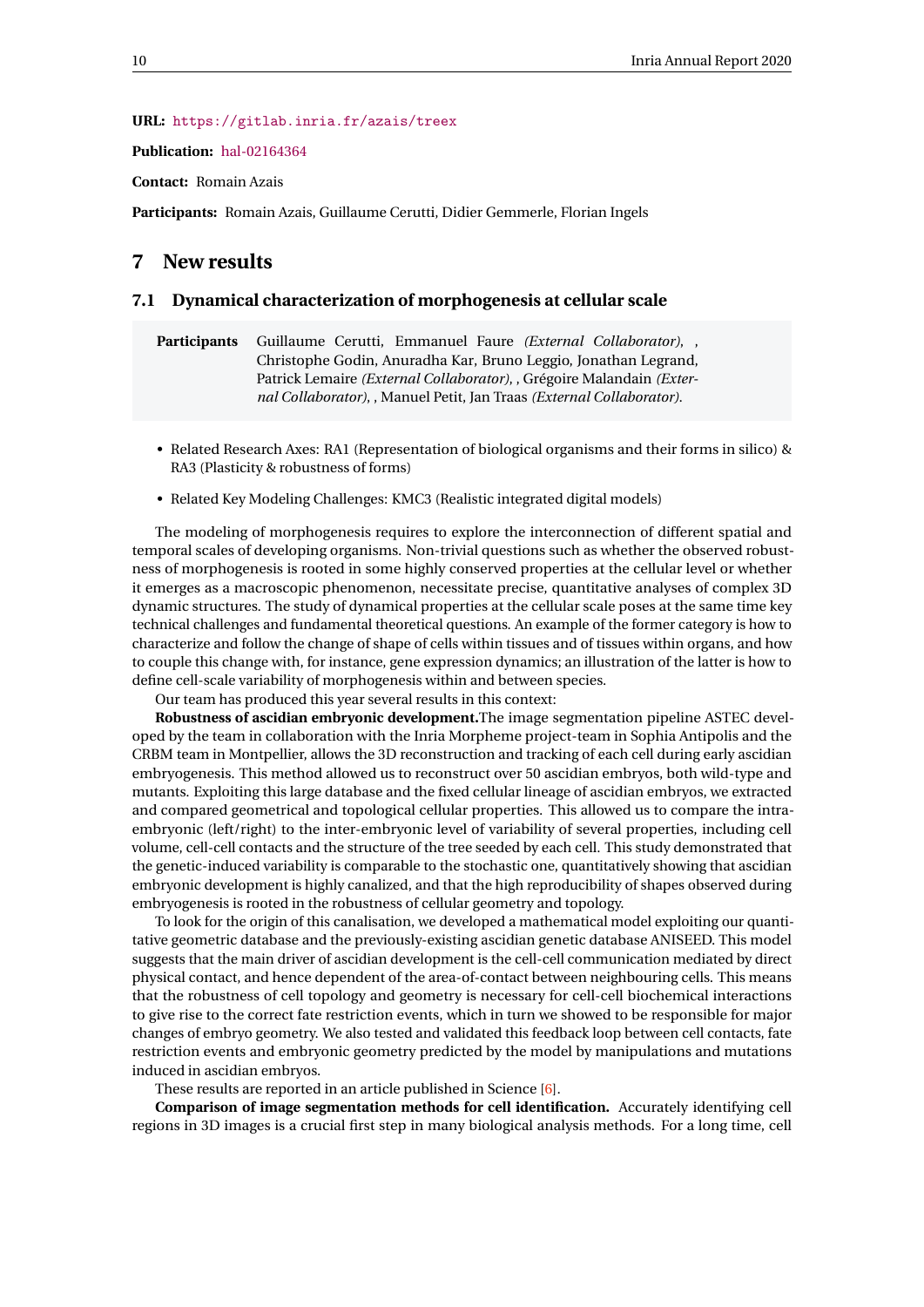segmentation has been performed using techniques that required significant manual parameter tuning. Recently, a new class of algorithms based on deep learning have been proposed which have shown to achieve high accuracy in identifying objects from images automatically and requiring minimum human intervention. These deep learning based algorithms usually have the structure of a sequential pipeline consisting of a deep learning model which can be trained for prediction of the segmented regions along with set of pre and post processing steps.

The current problem with deep learning based segmentation is the lack of homogeneous methods to analyze the quality of segmentations, and the diversity of pipelines, pre and post processing steps and training datasets that can be used. Due to these, it is currently not possible to evaluate and compare the relative performances of the deep learning segmentation algorithms and identify their strengths and weaknesses. To address this problem, we set up a global evaluation strategy that consisted in:

- Selecting several deep learning based pipelines from the literature which could be trained for 3D cell instance segmentation task.
- Using a common expertized dataset of 3D cellular images (confocal images of floral or shoot apical meristems) to train and test the pipelines.
- Applying the same set of metrics and visualisation tools to compare the performances of the pipelines and in depth evaluation of their segmentation quality.
- Comparing the performance of the deep learning based pipelines with an established watershed based non-deep learning segmentation method [\[19\]](#page-28-1).

By evaluating cell accuracy, but also rates of and under and oversegmentation, in the whole tissue or in individual cellular layers (L1, L2, inner), this analysis provides a deeper insight into the robustness of each of the segmentation pipelines and helps to test their sensitivity to different image artefacts.

A Gitlab repository is being created to make this segmentation evaluation framework publicly available, and a paper is being written which should result in a publication in 2021. This work is part of the ERA-CAPS project Genes2shape.

**Robust extraction and characterization of cellular lineages.** The quantitative study of developing tissues is mainly based on the analysis of time-lapse image acquisitions, from which cell-level temporal properties such as volumetric growth rate or cell cycle duration can be recovered through the identification of cell lineages. In plant tissues, accurate and automatic construction of cell lineages remains a real challenge because of the large deformations taking place between consecutive time-points, especially during the post-embryonic morphogenesis processes. In contrast with animal embryogenesis [\[6\]](#page-27-7), these constraints impose the use of a two-stage procedure where image segmentation and cell lineaging are done separately.

Building on previous tracking methods published by the team [\[19,](#page-28-1) [21\]](#page-28-2) and on the *TimageTK* computational library (developed in collaboration with the Inria team Morpheme), we implemented several robust fully-automatic cell lineage methods in order to handle different range of non-linear deformations. For small deformations, an overlap-based tracking method was implemented and tested on synthetic data and expertized experimental data. We embedded this method in an iterative image registration procedure in order to use cell lineage information to refine the estimation of non-linear deformations. The validation on experimental data showed a significant improvement of the tracking accuracy in the regions presenting larger deformations. However, the local scale of the overlap measure makes the iterative procedure prone to being trapped in local minima. In order to overcome this issue, we are currently developing a global graph-base tracking method based on optimal flow algorithm.

The methods developed in the context of this work are being included in a new Python library, built upon *TimageTK*, allowing tracking and analysis of large number of cells. This work is part of the Inria Défi Naviscope.

**Cells spatio-temporal properties and population statistics.** Over the past few years, we have achieved quantitative characterization of some of the cells physical properties, such as volumes or curvatures. Together with the robust cell lineaging described earlier, it also enables the quantification of temporal properties at cellular scale such as volumetric growth rate or strain patterns. To structure this data, we have implemented a dedicated spatio-temporal graph structure, formalizing the cell network and its changes over time.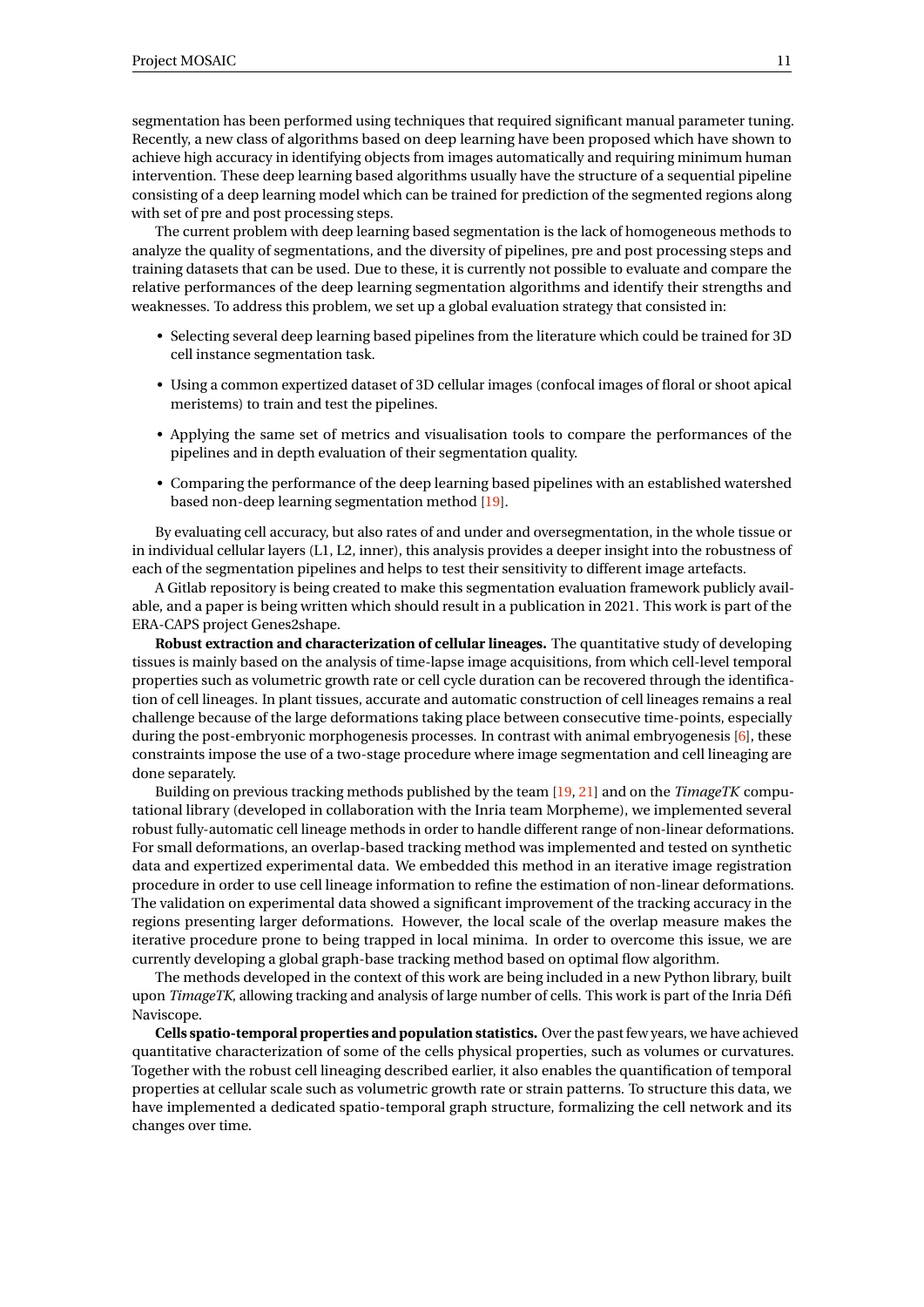To further characterize the tissue growth, we developed a method to combine a selection of cellular features into a pairwise distance matrix, including topology. This later enables the use of hierarchical clustering methods to identify cellular patterns. Since such data are highly structured, both in time and space, we developed two complementary approaches:

- space oriented: this approach uses the cell neighborhood and a selection of cell descriptors to create pairwise distance maps, later clustered by a distance-based method, such as Ward's hierarchical clustering.
- time oriented: this approach uses the lineage forest and a selection of cell descriptors to infer cell identities using Hidden Markov Tree (HMT) models.

Both approaches allow later characterization of the detected cluster or groups of cells based on their properties, and the first one should be published in 2021. The clustering method, as well as the cell features quantification tools are made available in the *TimageTK* package.

**Information propagation and cell-scale atlases of development.** Developing digital atlases of organism or organ development is a complex challenge for tissues presenting a strong variability in their cellular layout. The development of most plant organs is under the influence of robust genetic patterns without a unique cellular layout. To generate a cell-based atlas representing the developement of a floral meristem of *Arabidopsis thaliana* for instance, we used specific methods to chose a representative flower template, on which the spatio-temporal expression patterns of 27 genes was then introduced manually.

Even though the automatic building of a cellular template remains a challenging task, we aim to automatize the construction of genetic atlases from time-lapse image acquisitions displaying both cell interface markers and genetic reporters. Starting from previous works addressing the spatio-temporal registration of time-lapses sequences [\[21\]](#page-28-2), we develop methods that use the geometry of an organ to propagate genetic information across several individuals. A proof-of-concept has been implemented and tested on simple sythetic data as well as on floral meristem images. It relies on volume overlapping between the cells in images to perform a lossless transfer of information between individuals. Improvement and validation of this approach are currently performed on a larger set of experimental data, and should be published in 2021.

This work is part of the Inria Défi Naviscope.

# <span id="page-14-0"></span>**7.2 Reconstruction of macroscopic forms from images and characterization of their variability**

**Participants** Ayan Chaudhury, Christophe Godin, Jonathan Legrand, Katia Mirande.

- Related Research Axes: RA1 (Representations of forms in silico) & RA3 (Plasticity & robustness of forms)
- Related Key Modeling Challenges: KMC3 (Realistic integrated digital models)

To study the variability of macroscopic forms resulting from organ or organism development, it is necessary to develop acquisitions and reconstruction methods to generate the best digital clone possible. These digital reconstructions enable the identification of organs, the quantification of macroscopic features as well as their distribution in space and, potentially, in time. The development of algorithms to analyse the structure of the organism or quantify traits and the creation of data structure adapted to future modelling is thus a key challenge. Furthermore, it is important to develop metrics and statistical tools to define notions of distance or average between these forms in order to be able to compare the obtained reconstructions and generated models.

The use of prior knowledge can be very beneficial, and indeed, realistic synthetic models of forms can guide the reconstruction algorithms and/or assess their performances. The automatic inference of computational representations of forms or organ traits from images is therefore an essential step.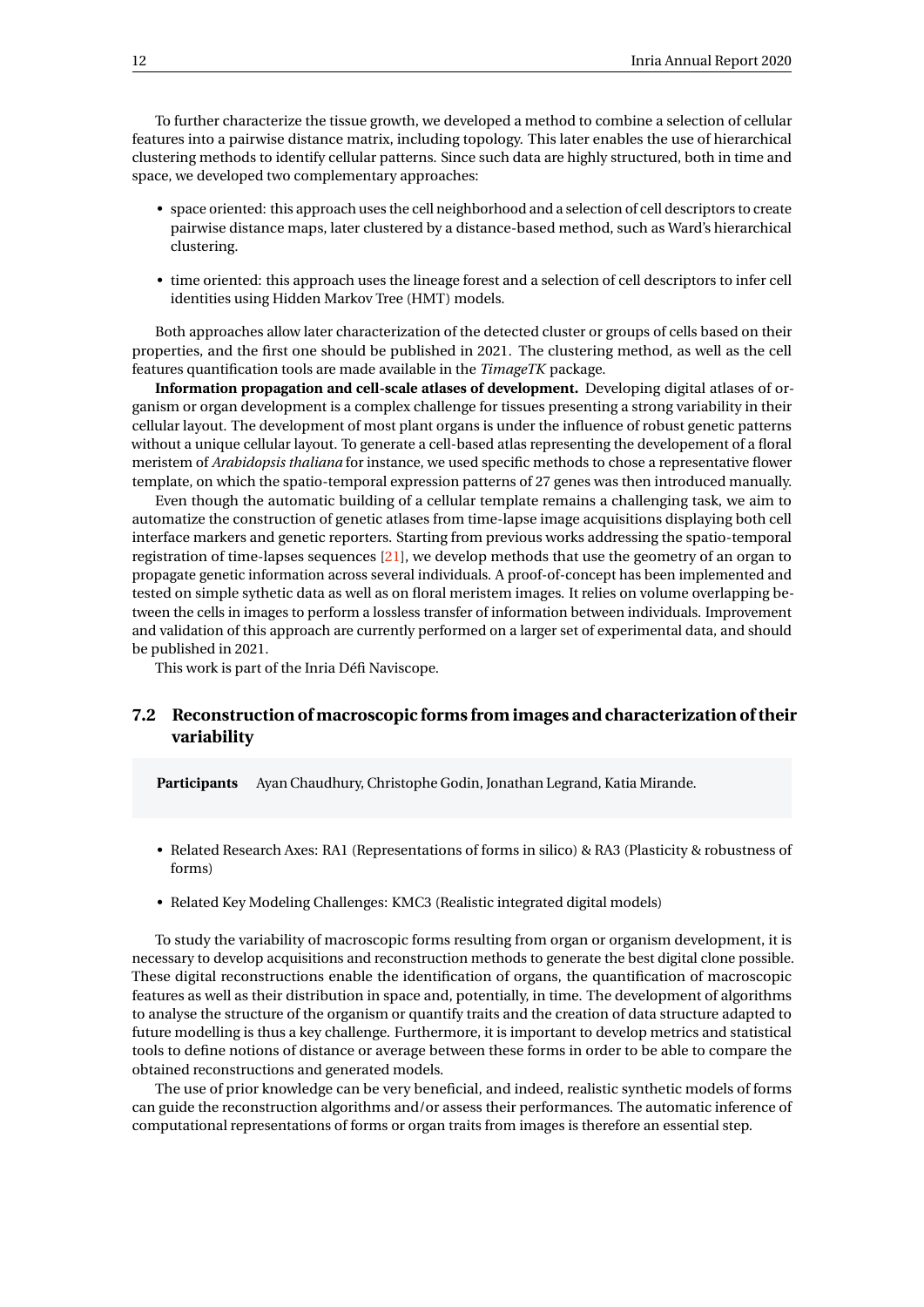Computational representations of forms can then be used to analyze how forms vary at the scale of a population, of a species or between species, with potential applications in species identification and genetic or environmental robustness estimation.

**Automatized characterization of 3D plant architecture.** The digital reconstruction of branching forms and the quantification of phenotypic traits (lengths of internodes, angles between organs, leaf shapes) is of great interest for the analysis of plant morphology at population scale. We developed a reconstruction and quantification pipeline that aggregates a number of algorithms developed in three active research topics (and making use of extra third-party libraries):

- plant structure identification by means of spectral clustering;
- plant structure reconstruction by means of skeleton extraction;
- organs and plant structure identification by means of trained CNN segmentation.

This work is part of the *ROMI* project.

In collaboration with the ROMI partners from Sony CSL, Paris, we are developping an inexpensive and open-source solution to address this challenge of plant architecture characterization:

- a plant scanner, based on inexpensive and widely available electronics, designed to simplify and automatise the acquisition of RGB pictures necessary to the 3D reconstruction;
- a database, following the Findable Accessible Interoperabile and Reusable (FAIR) principles, to store and organize the datasets;
- a task-based, modular and highly configurable processing pipeline, to:
	- **–** reconstruct the plant architecture (in 3D) from the a dataset of RGB images;
	- **–** segment the reconstructed plant into organs, using trained Convolutional Neural Networks (CNN);
	- **–** compute phenotypic traits from reconstructed plant.
- a virtual plant creator and scanner to generate training datasets and ground-truth to evalutate the quality of each step of our reconstruction pipeline;
- a web interface, developed in collaboration with DataVeyes, to navigate the database and visualize the 3D reconstructed objects (point-cloud, mesh, skeleton).

As stated before, we use a generative model of *Arabidopsis thaliana* simulating the development of the plant architecture at organ scale to provide validation data for the pipeline. The generative model of *Arabidopsis thaliana* is based on Lpy and is an available technology developed by Christophe Godin. We here use it to generate biologically realistic plants, and we aim at making them photo-realistic using texture mapping and advanced 3D-scene rendering engins (Blender). Ultimately, this will be used in a virtual scanner, reproducing the behavior of the real scanner, to generate dataset of RGB images and export the known the phenotypic traits. Knowing the generated phenotypic traits or the model shape allow to test the pipeline ability to reconstruct the plant and quantify its traits of interest.

# <span id="page-15-0"></span>**7.3 Analysis and simulation of tree data**

**Participants** Romain Azaïs, Christophe Godin, Salah Eddine Habibeche *(External Collaborator)*, , Florian Ingels.

- Related Research Axes: RW1 (Representations of forms in silico)
- Related Key Modeling Challenges: KMC1 (A new paradigm for modeling tree structures in biology)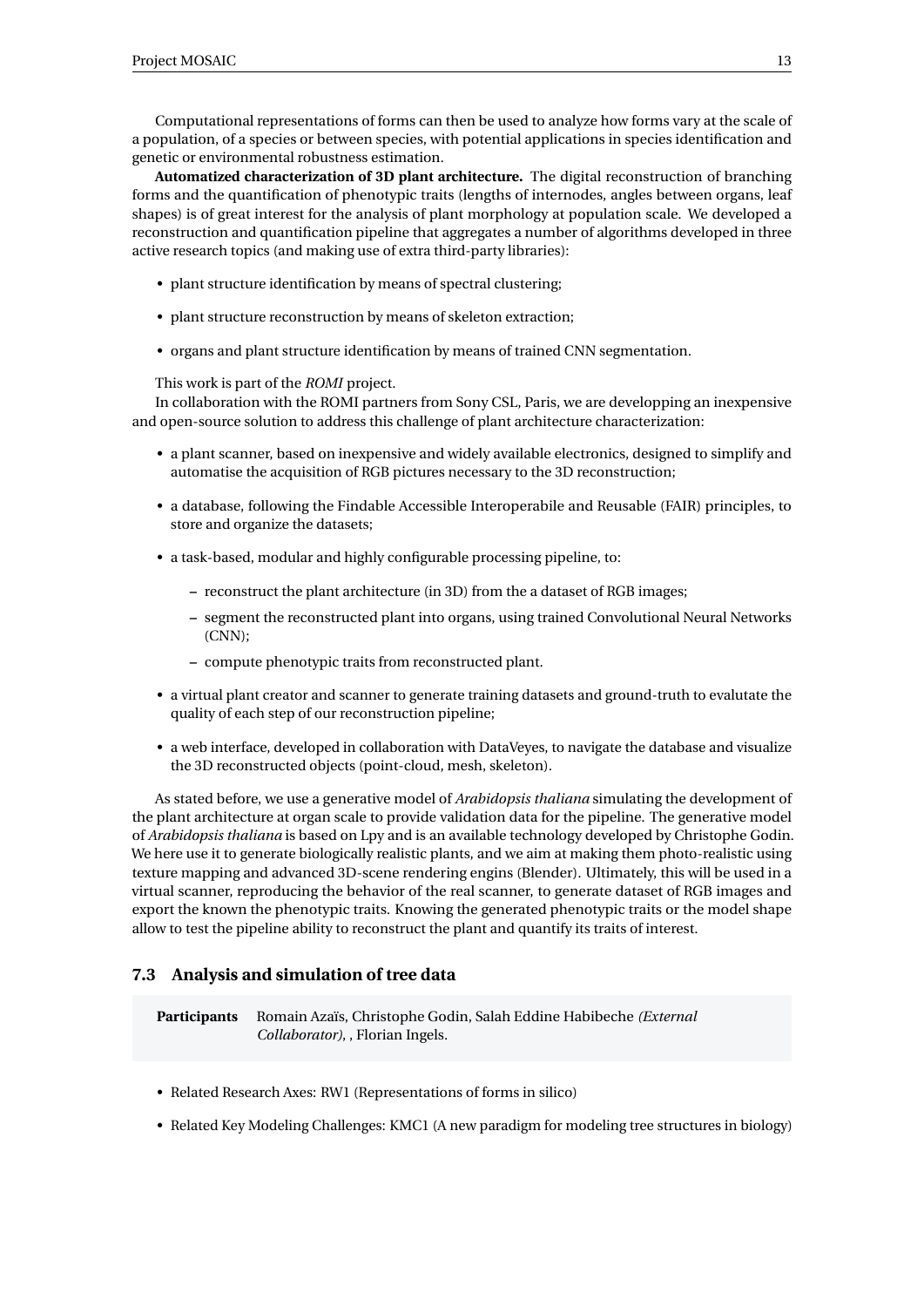Tree-structured data naturally appear at different scales and in various fields of biology where plants and blood vessels may be described by trees. In the team, we aim to investigate a new paradigm for modeling tree structures in biology in particular to solve complex problems related to the representation of biological organisms and their forms in silico.

In 2020, we investigated the following questions linked to the analysis of tree data. (i) How to control the complexity of the algorithms used to solve queries on tree structures? For example, computing the edit distance matrix of a dataset of large trees is numerically expensive. (ii) How to estimate the parameters within a stochastic model of trees? And finally, (iii) how to develop statistical learning algorithms adapted to tree data? In general, trees do not admit a Euclidean representation, while most of classification algorithms are only adapted to Euclidean data. Consequently, we need to study methods that are specific to tree data.

**Efficient algorithms on tree structures.** Complex queries on tree structures (e.g., computation of edit distance, finding common substructures, compression) are required to handle tree objects. A critical question is to control the complexity of the algorithms implemented to solve these queries. This year, we have explored the following strategies to this end.

- We study how the edit distance algorithm developed by Zhang in the 90's can be implemented in an incremental way when comparing trees along a random walk. Random walks form an important class of stochastic processes, which can be used to explore a combinatorial space. We have shown that the time-complexity of Zhang's algorithm can be highly reduced from incremental computations. These very promising results, both in terms of theoretical and computational aspects, should result in a paper submitted early in 2021.
- One way to address the issue of the complexity of algorithms on tree structures is to approximate the original trees by simplified structures that achieve good algorithmic properties. One can expect good algorithmic properties from structures that present a high level of redundancy in their substructures. Indeed, one can take into account these repetitions to avoid redundant computations on the whole structure. After developments on topological trees through the approximation class of self-nested trees in the past years, we now work on approximation of trees with geometrical attributes on their vertices. We have exhibited a lossy compression algorithm for such trees, with a control on the information loss.
- Recognizing when two trees are identical (isomorphic) is a crucial issue to reduce the complexity of algorithms and avoid repeating calculations. Assessing that two trees are topologically equal is a long-solved problem and can be done in linear time. When attributes (from a finite alphabet) are added to the nodes, two definitions exist for extending isomorphism definition: either attributes must be preserved through the topology, or it is rather their equivalence class that must be preserved, i.e., nodes with same labels in one tree are to be mapped to nodes with same labels on the other. The former can be solved easily by using the topological algorithm, but the latter can not. Actually, this problem is as difficult as graph isomorphism and seems to be open since the 1970s. We have developed an algorithm that breaks the combinatorial complexity of the problem, reducing, on average from numerical simulations, the search space cardinality by an exponential factor within linear time. This result should lead to a paper in the first semester of the next year.

**Statistical inference.** The main objective of statistical inference is to retrieve the unknown parameters of a stochastic model from observations. A Galton-Watson tree is the genealogical tree of a population starting from one initial ancestor in which each individual gives birth to a random number of children according to the same probability distribution, independently of each other.

In a recent work [\[16\]](#page-28-3), we have focused on Galton-Watson trees conditional on their number of nodes. Several main classes of random trees can be seen as conditioned Galton-Watson trees. For instance, an ordered tree picked uniformly at random in the set of all ordered trees of a given size is a conditioned Galton-Watson tree with offspring distribution the geometric law with parameter 1/2. Statistical methods were developed for conditioned Galton-Watson trees in [\[16\]](#page-28-3). We have introduced new estimators and stated their consistency. Our techniques improve the existing results both theoretically and numerically.

We continue to explore these questions for subcritical but surviving Galton-Watson trees, which are a typical example of multi-type Galton-Watson trees where the types are unobserved. The conditioning is a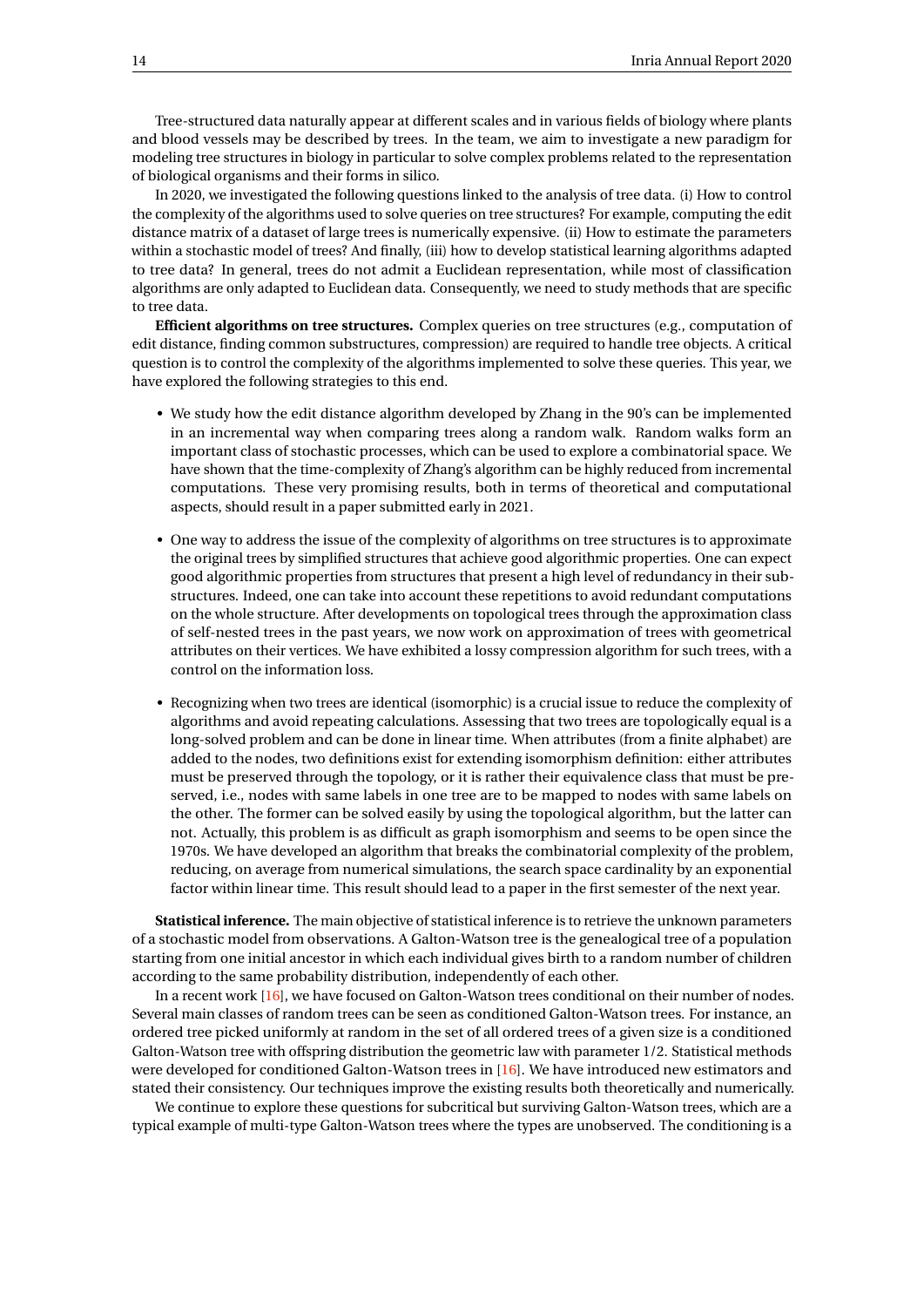source of bias that must be taken into account to build efficient estimators of the birth distribution. This year, we have developed an estimation algorithm for surviving Galton-Watson trees, and we have proved a theorem that states its statistical efficiency. These results have been submitted for publication [\[14\]](#page-28-4).

**Kernel methods for tree data.** Standard statistical techniques – such as SVMs for supervised learning – are usually designed to process Euclidean data. However, trees are typically non-Euclidean, thus preventing using these methods. Kernel methods allow this problem to be overcome by mapping trees in Hilbert spaces. However, the choice of kernel determines the feature space obtained, and thus greatly influences the performance of the different statistical algorithms. Our work is therefore focused on the question of how to build a good kernel.

We first looked in [\[1\]](#page-27-9) at a kernel of the literature, the subtree kernel, and showed that the choice of the weight function – arbitrarily fixed so far – was crucial for prediction problems. By proposing a new framework to calculate this kernel, based on the DAG compression of trees, we were able to propose a new weight, learned from the data. In particular, on 8 data sets, we have empirically shown that this new weight improves prediction error in 7 cases, and with a relative improvement of more than 50% in 4 of these cases.

We then tried to generalize our framework by proposing a kernel that is no longer based on subtrees, but on more general structures. To this end, we have developed an algorithm for the exhaustive enumeration of such structures, namely the forests of subtrees. This makes us able to define a new feature extraction process from tree data, that, roughly speaking, brings the previous algorithm based on subtrees to any order. This work has been submitted for publication [\[15\]](#page-28-5) and was presented in an international conference [\[11\]](#page-28-6).

**Simulating growth of branching systems in curved spaces.** The growth of biological structures or their functioning may occur on substrates that are not flat. This can be for example the case of molecules that diffuse between cells at the surface of organs, of teeth that migrate on curved epithelia in some animals during their lifetime (like sharks), of primordia outgrowth in plants, of organ vasculature that connects growing organs with the rest of the plant's body following curved paths. Here, we extended the language of L-systems in order to model the growth of branching structures in curved spaces. The resulting language is called *Riemannian L-system*. The language makes it possible to define curved spaces using a variety of parametric models (sphere, torus, surface of revolution, nurbs patches, etc) and to simulated automatically the movements of the L-system's turtle (move forward, turn some angle, etc.) in the underlying curved space. This makes it possible to simulate various dynamic phenomena in curved spaces: random walks and diffusion, movements on geodesics, parallel transport, fractals, growth of branching systems and their interaction with the substrate, phyllotaxis, etc. This work will be published in 2021.

#### <span id="page-17-0"></span>**7.4 Mechanics of tissue morphogenesis**

**Participants** Olivier Ali, Arezki Boudaoud *(External Collaborator)*, , Guillaume Cerutti, Ibrahim Cheddadi *(External Collaborator)*, , Florian Gacon, Christophe Godin, Bruno Leggio, Jan Traas *(External Collaborator)*.

- Related Research Works: RW2 (*Data-driven models*) & RW3 (*Plasticity & robustness of forms*)
- Related Key Modeling Challenges: KMC2 (*Efficient computational mechanical models of growing tissues*) & KMC3 (*Realistic integrated digital models*)

As deformations supporting morphogenesis require the production of mechanical work within tissues, the ability to simulate accurately the mechanical behavior of growing living tissues is a critical issue of the MOSAIC project. From a macroscopic perspective, tissues mechanics can be formalized through the framework of continuum mechanics. However, the fact that they are composed, at the microscopic level, by active building blocks out of equilibrium (namely cells) offers genuine modeling challenges and opportunities. Integrating cellular behaviors such as mechano-sensitivity, intercellular fluxes of materials and cell division into a macroscopic mechanical picture of morphogenesis is the topic of this section.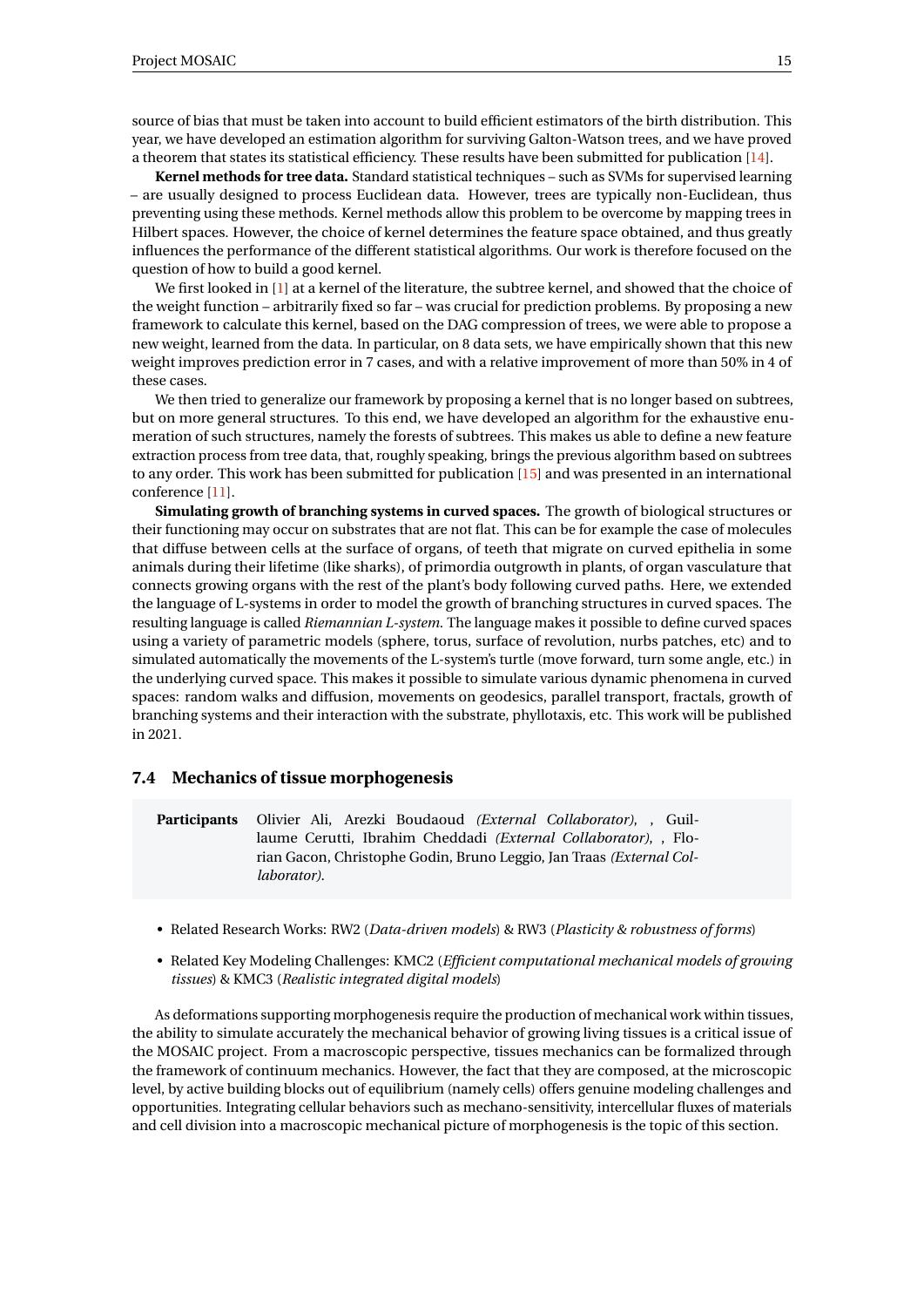**Flattening mechanism during organogenesis in plants.** Many plant species have thin leaf blades and axisymmetric elongating organs, such as stems and roots. From a morphoelastic perspective, such complex shapes are currently believed to emerge from the coordination between strain-based growth and stress-based stiffening at the cellular level.

To study the plausibility of such an hypothesis, we conducted numerical simulations where both a stress-based stiffening mechanism of cell walls [\[22\]](#page-29-0) and a strain-based growth mechanism [\[17\]](#page-28-7) have been implemented. We performed such simulations on multicellular and multilayered ellipsoidal structures and track their aspect ratio as they developed under various parametrization sets. Our results, in accordance with experimental measurements conducted simultaneously by biologist colleagues, showed that: (i) Stress-based stiffening was mandatory to grow flat and axisymmetric organs; (ii) in order to grow flat structures, stress-based stiffening should only be active on anticlinal inner walls.

This work was part of Jan Traas's ERC grant *Morphodynamics*. This work has been published in Current Biology [\[8\]](#page-27-10).

**Influence of cell division during flat organogenesis in plants.** One key limitation of our 3D modeling approach is the lack of cell division implementation. This is a major flaw in our understanding of flattening since cell divisions, by increasing the number of load bearing walls, impact significantly the redistribution of mechanical stresses within the tissue.

To alleviate this limitation, we derived a 2D vertex-based model from the 3D one described above. This 2D model encompasses the same biophysical processes as the 3D one, augmented with cell division. We used this 2D framework to investigate the flattening dynamics of structures mimicking ellipsoid cross sections of growing organs. We were able to show that heterogeneity in the division rule between the epidermis and the inner tissues led to the more efficient flattening process and that a stress-based division rule was the most efficient to produce flat structure.

This analysis is part of the article [\[8\]](#page-27-10) published this year in Current Biology.

**Influence of mechanical stress anisotropy on the orientation of cell divisions in animal tissues.** Tight regulation of cell division orientation is fundamental for tissue development. Recently, a great effort has been put into biophysical understanding of the *long-axis* division rules (Hertwig's rule for animal cells, Errera's rule for plant cells) and the systematic deviations from these rules observed *in vivo*. In both plants and animals, such deviations often correlate with anisotropic tensions within the tissue. To what extend these deviations are regulated or simply the result of stochasticity?

To address these questions in animal cells, we modeled theoretically and numerically cell division as an active process in a many-body system. We showed that under isotropic tension a cell's long axis emerges as the energetically optimal division orientation and that anisotropic stresses biased the energetics, leading to systematic deviations form Hertwig's rule. These deviations, as reported experimentally, are correlated to the main direction of stress anisotropy.

Our model successfully predicted division orientation distributions within two experimental systems: epidermis of the ascidian *Phallusia mammillata* (where deviations from Hertwig's rule have been so far eluding explanation) and of the pupal epithelium of the dorsal thorax of *D. melanogaster*.

This work was part of the *Digem* project. A paper preprint is available on bioRxiv [\[20\]](#page-28-8).

**Influence of water fluxes on plant morphogenesis.** Since pressure appears as the "engine" behind growth-related deformation in Plants, its regulation by cells is a major control mechanis of morphogenesis.

We developed a 2D vertex-based model to investigate the morphological consequences of the interplay between cell expansion, water fluxes between cells and tissue mechanics. Combined with experiments conducted by biologist within our lab, this work demonstrated the anti-correlation between heterogeneities in turgor pressure and cell growth rate, a phenomenon new to the community. From a theoretical perspective it revealed the connection between the topology of the cell network and the regulation of the geometry of the corresponding tissue.

This work was part of the Agropolis fundation project *MecaFruit3D* and Arezki Boudaoud's ERC *PhyMorph*. The comparison between our model prediction and experimental measurements has been published this year in Current Biology [\[7\]](#page-27-11).

This year, we have extended this hydraulic model [\[18\]](#page-28-9) so that it includes now a finer description of apoplasmic flows (within the extracellular space), in parallel to symplasmic flows (directly between cells). A paper is in preparation on this topic. Thanks to that we will explore how the regulation of these two water pathways, as well as mechanical properties, relates to morphogenesis in the meristem.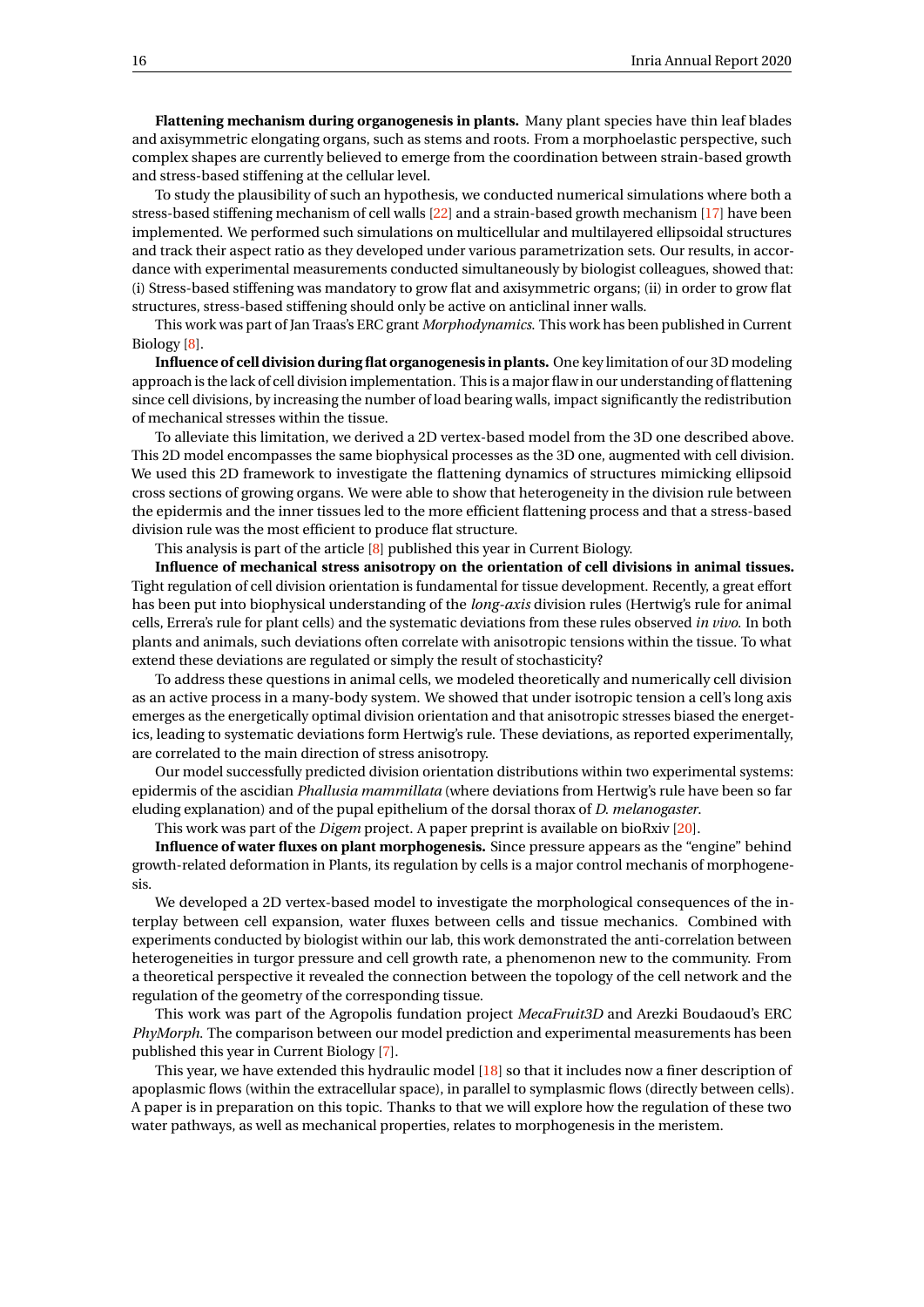**Development of Fenics-based, high-level Finite Element library to estimate boundary-value problems on complex cellularized structures.** Quantitative modeling of morphogene fields (chemical and/or mechanical) require to compute accurately differential equations on complex domains (*i.e.* cellularized and / or non-manifold). To that end, we developed a *Finite Element* python library, named *BVPy* and based on FEniCS (<https://fenicsproject.org/>) and *GMSH* (<http://gmsh.info/>).

Initially developed to compute mechanical equilibrium of living tissues, we extended the library to handle scalar and vector fields as well. In its current version, *BVPy* provides a high level API to define and resolve wide range of linear and non-linear Boundary-Value Problems as weel as Initial Boundary-Value Problems, on domains inspired by biological structures.

The library source code is fully accessible via the team gitlab page ([https://gitlab.inria.fr/](https://gitlab.inria.fr/mosaic/bvpy) [mosaic/bvpy](https://gitlab.inria.fr/mosaic/bvpy)). It is also available through the team conda channel ([https://anaconda.org/mos](https://anaconda.org/mosaic/bvpy) [aic/bvpy](https://anaconda.org/mosaic/bvpy)). The library is currently in review in the Journal of OpenSource Softwares (JOSS, [https:](https://github.com/openjournals/joss-reviews/issues/2831) [//github.com/openjournals/joss-reviews/issues/2831](https://github.com/openjournals/joss-reviews/issues/2831)).

**Cortical tension overrides geometrical cues to orient microtubules in confined protoplasts.** In plant cells, cortical microtubules (CMTs) generally control morphogenesis by guiding cellulose synthesis. CMT alignment has been proposed to depend on geometrical cues, with microtubules aligning with the cell long axis in silico and in vitro. Yet, CMTs are usually transverse in vivo, i.e., along predicted maximal tension, which is transverse for cylindrical pressurized vessels. In [\[3\]](#page-27-12), a microwell setup was adapted to test these predictions in a single-cell system. The protoplasts were confined laterally to impose a curvature ratio and modulated pressurization through osmotic changes. Using a combination of experiments and of mechanical models developed in the team, we showed that CMTs can be longitudinal or transverse in wallless protoplasts and that the switch in CMT orientation depends on pressurization.

#### <span id="page-19-0"></span>**7.5 Signaling and transport for tissue patterning**

**Participants** Romain Azaïs, Guillaume Cerutti, Christophe Godin, Jonathan Legrand, Teva Vernoux *(External Collaborator)*.

- Related Research Axes: RA1 (Representations of forms in silico) & RA2 (Data-driven models)
- Related Key Modeling Challenges: KMC3 (Realistic integrated digital models)

One central mechanism in the shaping of biological forms is the definition of regions with different genetic identities or physiological properties through bio-chemical processes operating at cellular level. Such patterning of the tissue is often controlled by the action of molecular signals for which active or passive transport mechanisms determine the spatial precision of the targeting. The shoot apical meristem (SAM) of flowering plants is a remarkable example of such finely controlled system where the dynamic interplay between the hormone auxin and the polarization of efflux carriers PIN1 governs the rhythmic patterning of organs, and the consequent emergence of phyllotaxis.

Using *Arabidopsis thaliana* as a model system, we develop an integrated view of the meristem as a self-organizing dynamical form by reconstructing the dynamics of physiological processes from living tissues, and by proposing computational models to study tissue patterning and robustness of biological shapes *in silico*.

**Temporal integration of auxin signaling in meristem organ patterning.** Morphogenetic signals such as auxin define spatial distributions that are thought to control tissue patterning, but it has been proposed in animals that they also carry temporal information in their dynamics. A recent model developed by our group has postulated the existence of a stochastic mechanism to explain disturbed phyllotaxis patterns. As a consequence of its structure, this model predicts that organ initiation results from a temporal integration of a morphogenetic signal that buffers molecular noise. Using a quantitative analysis of the dynamics of auxin distribution and response, we provide evidence that organ initiation in the SAM is indeed dependent on the temporal integration of the auxin signal. The duration of cell exposition to auxin is used to differentiate temporally sites of organ initiation, and provide robustness to the rhythmic organ patterning. In addition, the automatically reconstructed networks of auxin transporter PIN1, quantified from microscopy images, evidenced a slowly evolving centripetal pattern with local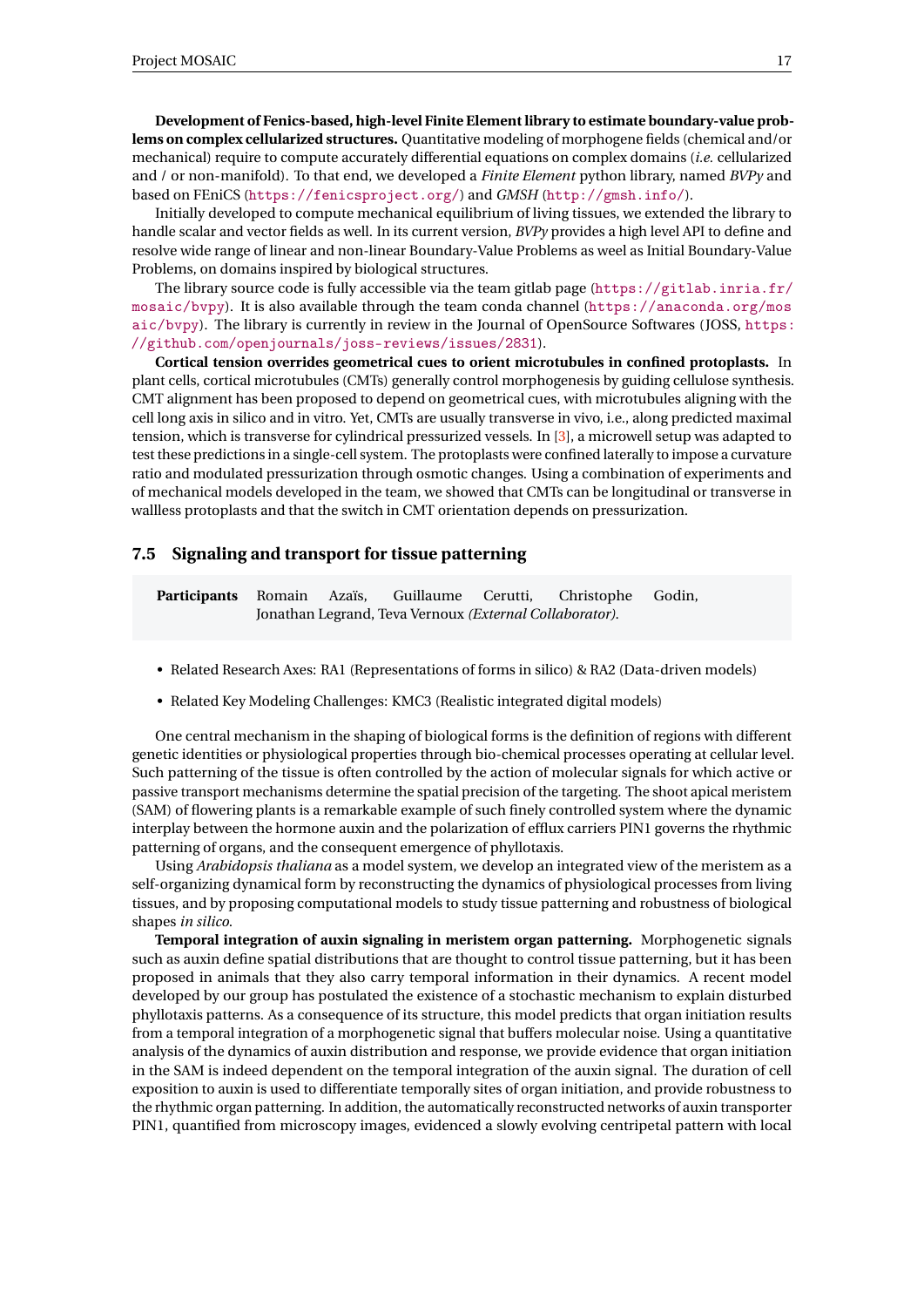convergence and divergence that could explain the temporal dynamics of auxin distributions in the meristem.

This work was part of the *BioSensors* HFSP project and gave rise to a journal article published in 2020 in eLife [\[4\]](#page-27-8).

**Automatic quantification of gibberelin signaling.** Building upon the methodology developed in the previous project, we aim at studying the role of other signaling molecules in the patterning of the meristem, notably an active form of gibberelic acid (GA). Time-lapse imaging of living SAM tissues marked with various fluorescent proteins allows monitoring the dynamics of cell-level molecular processes. Using a co-visualization of a fluorescent GA biosensor with a dye staining of cell walls with propidium iodide (PI), we developed a method quantify GA levels for every cell of the epidermal layer from confocal images, in order to evaluate its relationship with cell shape and growth features.

This work is part of an ongoing collaboration with the Signal team of the RDP and will be part of a publication to be submitted during the first half of 2021.

**Theoretical modelling of self-organization in plants.** The fact that in plants, lateral organs robustly form strikingly symmetric patterns (phyllotaxis), despite various sources of internal or external variability, illustrates the fundamental question of robustness in developmental biology. Part of the answer relies on the notion of developmental constraints: at any stage of development, morphogenetic processes are constrained to operate within the context of the current organism being built. One such universal constraint is the shape of the organism itself, which progressively channels the development of the organism toward its final shape. Through mathematical modelling, it can be argued that the spiral patterns in plants are progressively canalized from local interactions of nascent organs. The relative uniformity of the organogenesis process across all plants then explains the prevalence of certain patterns in plants, i.e. Fibonacci phyllotaxis.

This modelling work is a collaboration with Christophe Golé (Smith College, MA, USA), and Stéphane Douady (CNRS, U. Paris-Diderot) and led to a journal article [\[5\]](#page-27-13).

#### <span id="page-20-0"></span>**7.6 Regulation of branching mechanisms in plants**

**Participants** Romain Azaïs, Frédéric Boudon *(External Collaborator)*, , Christophe Godin.

- Research Axes: RA2 (*Data-driven models*) & RA3 (*Plasticity & robustness of forms*)
- Key Modelling Challenges: KMC3 (*Realistic integrated digital models*)

Branching in plants results from the development of apical meristems that recursively produce lateral meristems. These meristems may be more or less differentiated with respect to the apical meristem from which they originate, potentially leading to different types of lateral branches or organs. They also can undergo a more or less long period of inactivation, due to systemic regulation. The understanding of branching systems morphogenesis in plants thus relies on the analysis of the regulatory mechanisms that control both meristem differentiation and activation/inactivation.

**The fractal nature of plants.** Inflorescence branching systems are complex and diverse. They result from the interaction between meristem growth and gene regulatory networks that control the flowering transition during morphogenesis. To study these systems, we focused on cauliflower mutants, in which the meristem repeatedly fails in making a complete transition to the flower and for which a complete mechanistic explanation is still lacking.

In collaboration with Eugenio Azpeitia (who started this project as a post-doc in the Virtual Plants team) and François Parcy's group in Grenoble, we have developed a first model of the control of floral initiation by genes, refining previous networks from the literature so that they can integrate our hypotheses about the emergence of cauliflower phenotypes. The complete network was validated by multiple analyses, including sensitivity analyses, stable state analysis, mutant analysis, among others. It was then coupled with an architectural model of plant development using L-systems. The coupled model was used to study how changes in gene dynamics and expression could impact in different ways the architectural properties of plants. The model was then used to study how changes in certain parameters could generate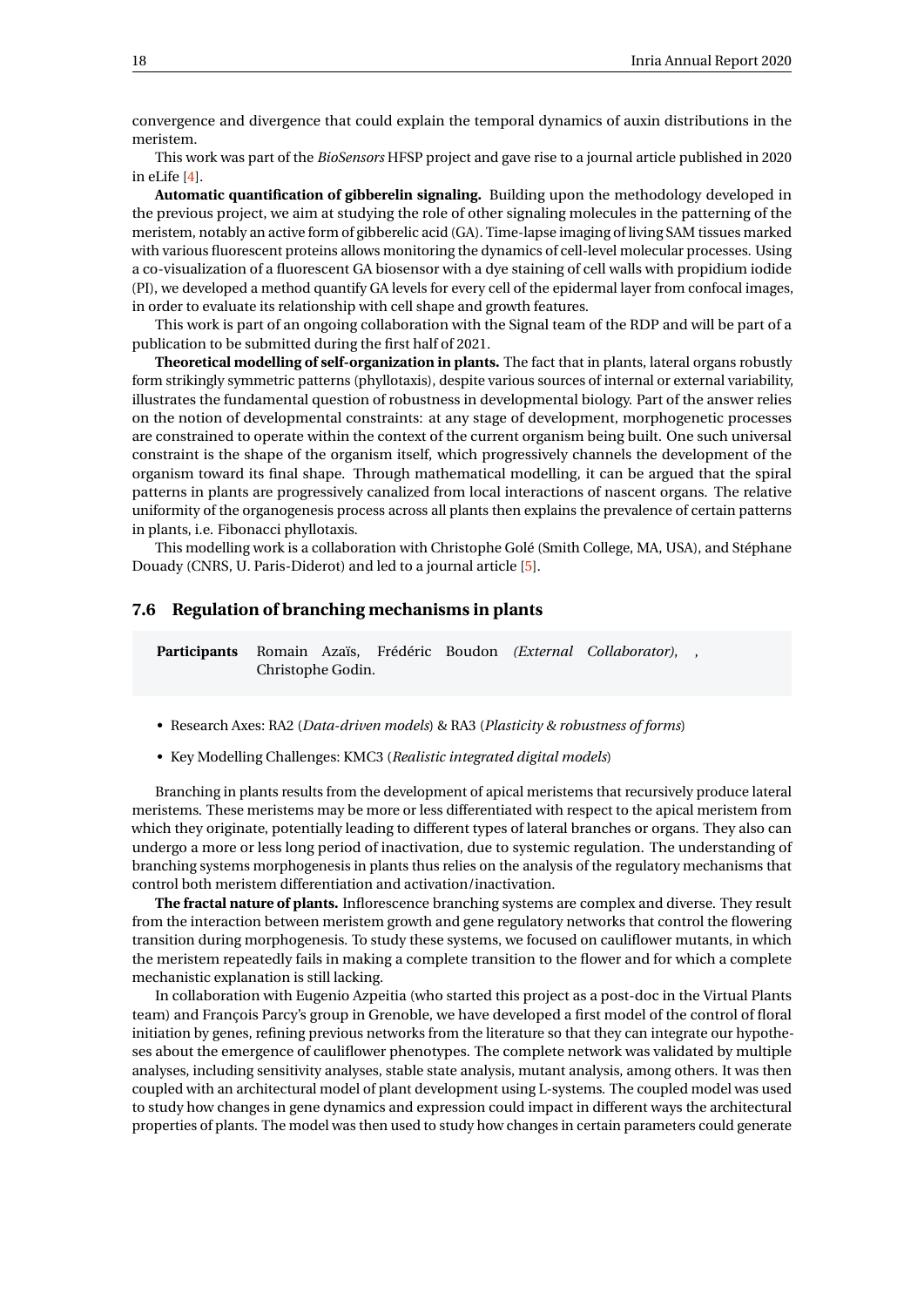different curd morphologies, including the normal and the fractal-like Romanesco. A paper reporting this work is currently under review.

#### <span id="page-21-0"></span>**7.7 Miscellaneous**

**Participants** Romain Azaïs, Bruno Leggio.

**Measurements and statistics in quantum mechanics.** One interesting line of research deals with the application of parameter-estimation techniques for piecewise deterministic Markov processes (PDMP), developed by members of the team, to the special case of quantum dynamics: under certain conditions, the evolution of an open quantum system can be described as a PDMP, with a specific and non-trivial structure marking its departure from classical behaviour. We show [\[12\]](#page-28-10) that approaches to appraise parameter values of the evolving systems, developed in the context of classical dynamics, can be successfully applied to the specific case of quantum systems.

**Statistical analysis and stochastic modelling of penguin diving.** The activity at sea of penguins can be reconstructed from measurement devices equipped on the animals during their trips. We study the relative behavior of the time under water with respect to the time spent at the surface from a dataset of about 100 thousands dives of little penguins. We show that dives that form a bout in which the penguin explores a patch of preys show a type of stationarity. We have built a mathematical model of sequences of dives that can be optimized in terms of number of preys catched by the animal under physiological constraints. This reproduces the stationary behavior observed in the data.

**Goodness-of-fit tests in regression models.** Many goodness-of-fit tests have been developed to assess the different assumptions of a regression model. Most of them are "directional" in that they detect departures from a given assumption of the model. Other tests are said "global" because they assess whether a model fits a dataset on all its assumptions. In the preprint [\[13\]](#page-28-11), we focus on the task of choosing the structural part of the regression function because it contains easily interpretable information about the studied relationship. We consider 2 nonparametric "directional" tests and one nonparametric "global" test, all based on generalizations of the Cramér-von Mises statistic. To perform these goodness-offit tests, we have developed the R package cvmgof providing an easy-to-use tool for practitioners. A simulation study has been carried out in order to show how the package can be exploited to compare the 3 aforementioned tests.

# <span id="page-21-1"></span>**8 Partnerships and cooperations**

#### <span id="page-21-2"></span>**8.1 Participation in other international programs**

**ERA-CAPS Genes2shape (2018 - 2021)**

**Participants** Guillaume Cerutti, Christophe Godin, Anuradha Kar, Bruno Leggio, Jan Traas *(External Collaborator)*.

This project is aimed at understanding how molecular regulation integrates with mechanics to control overall plant shape, an unresolved problem with wide implications for both fundamental and applied biology. We will address this issue in the Arabidopsis flower, which, besides their obvious importance as reproductive structures, are amongst the best characterised systems in plant developmental biology. From a mechanistic point of view, it is widely accepted that regulatory molecular networks interfere with the properties of the structural cellular elements (cell wall, cytoskeleton) to induce particular growth patterns. How this occurs and how this is coordinated in space is not known. To obtain a mechanistic understanding of such a complex process, information from multiple scales, from molecular networks to physical properties and geometry have to be combined into a single picture. An integrated tool to do so is currently not available. Building on our complementary experience in interdisciplinary research on plant development, we will therefore develop a tool, called the "Computable Flower" that permits (i)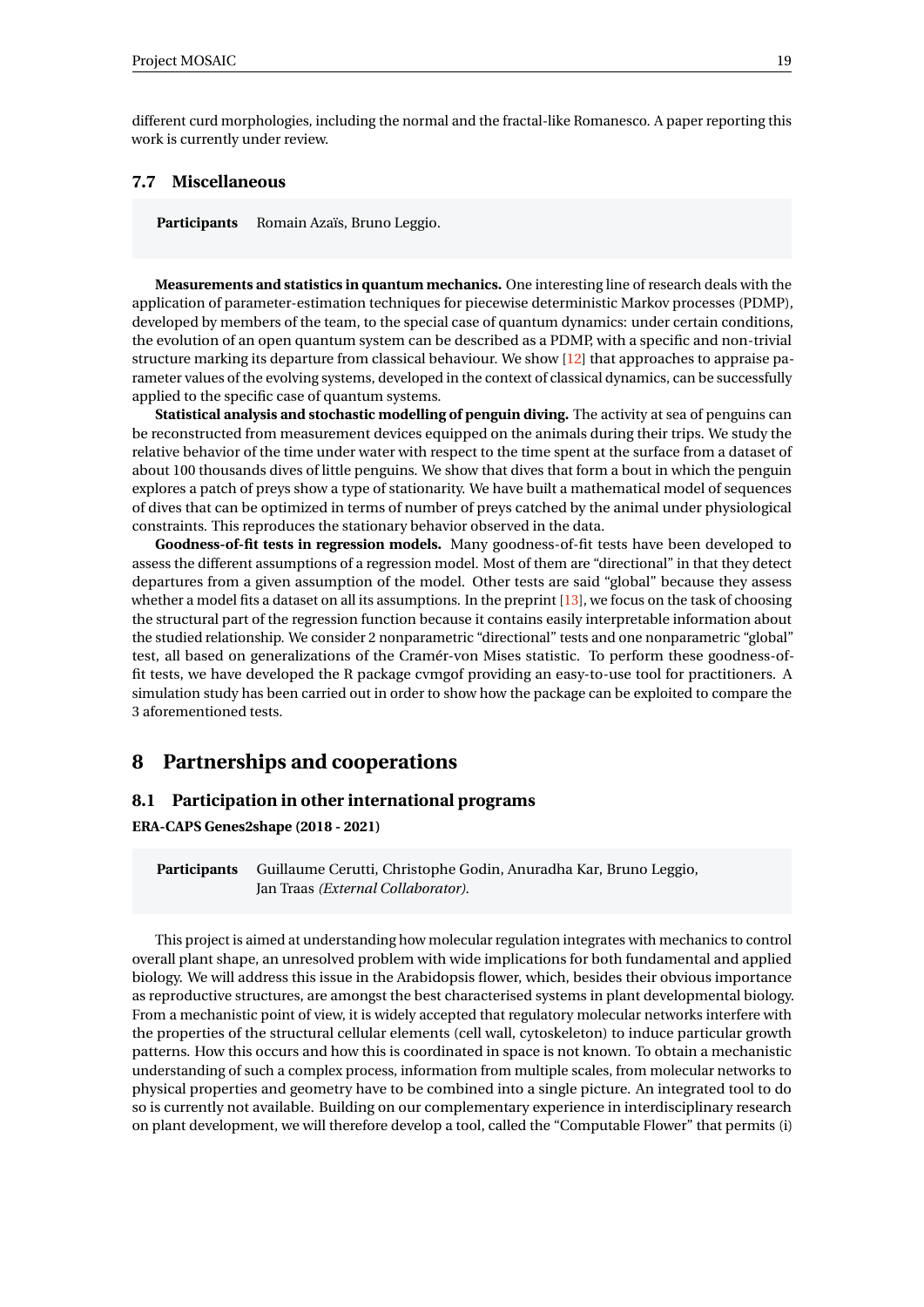integration of data on geometry, gene expression and biomechanics and (ii) the user to explore, interpret and generate hypotheses based on data supported by mechanistic modelling approaches. The tool therefore provides an integrated description in the form of a 3D dynamic template of the growing flower bud.

Partners:

- University of Cambridge (Sainsbury Lab.)
- California Institute of Technology
- MaxPlanck Institutes of Molecular Plant Physiology

#### <span id="page-22-0"></span>**8.2 International research visitors**

#### <span id="page-22-1"></span>**8.2.1 Visits of international scientists**

• Salah Eddine Habibeche is a PhD student supervised by Farah Ben Naoum from the University of Sidi Bel Abbes (Algeria) and Christophe Godin, with co-supervision from Romain Azais. The PhD subject of Salah consists of developing compressing schemes for semi-ordered trees. During his visit in 2020 (1 year), Salah studied methods of tree compression with loss of information. This work should lead to a joint publication in 2021.

#### <span id="page-22-2"></span>**8.3 European initiatives**

#### <span id="page-22-3"></span>**8.3.1 FP7 & H2020 Projects**

**H2020 - ROMI (2017-2022)**

**Participants** Romain Azais, Ayan Chaudhury, Christophe Godin, Florian Ingels, Katia Mirande, Teva Vernoux *(External Collaborator)*.

- Project title: RObotics for MIcrofarms
- Coordinator: Sony
- Partners: Sony-Paris (UK), Iaac (Spain), FEI (France), Inria (France), CNRS (France), UBER (Germany), Chatelain (France)

All over Europe, young farmers are starting small market farms and direct sales businesses. These farms can be found both in rural, peri-urban and urban areas. They grow a large variety of crops (up to 100 different varieties of vegetables per year) on small surfaces (0.01 to 5 ha) using organic farming practices. These farms have proven to be highly productive, sustainable and economically viable. However, a lot of work is done manually, resulting in physically challenging work conditions.

ROMI will develop an open and lightweight robotics platform for these microfarms. We will assist these farms in weed reduction and crop monitoring. This will reduce manual labour and increase the productivity through advanced planning tools. Thanks to ROMI's weeding robot, farmers will save 25 percents of their time. This land robot will also acquire detailed information on sample plants and will be coupled with a drone that acquires more global information at crop level. Together, they will produce an integrated, multi-scale picture of the crop development that will help the farmer monitor the crops to increase efficient harvesting. For this, ROMI will have to adapt and extend state-of-the-art land-based and air-borne monitoring tools to handle small fields with complex layouts and mixed crops. To achieve this, we will: (i) develop and bring to the market an affordable, multi-purpose, land-based robot, (ii) develop a weeding app for this robot that is adapted for organic microfarms, (iii) apply advanced 3D plant analysis and modelling techniques to in-field data acquisition, (iv) integrate these analysis techniques in the robot for detailed plant monitoring, (iv) integrate these techniques also in aerial drones for multi-scale crop monitoring, (v) extend the robot with novel, adaptive learning techniques to improve sensorimotor control of the plant monitoring app, and (vii) test the effectiveness of our solution in real-world field conditions.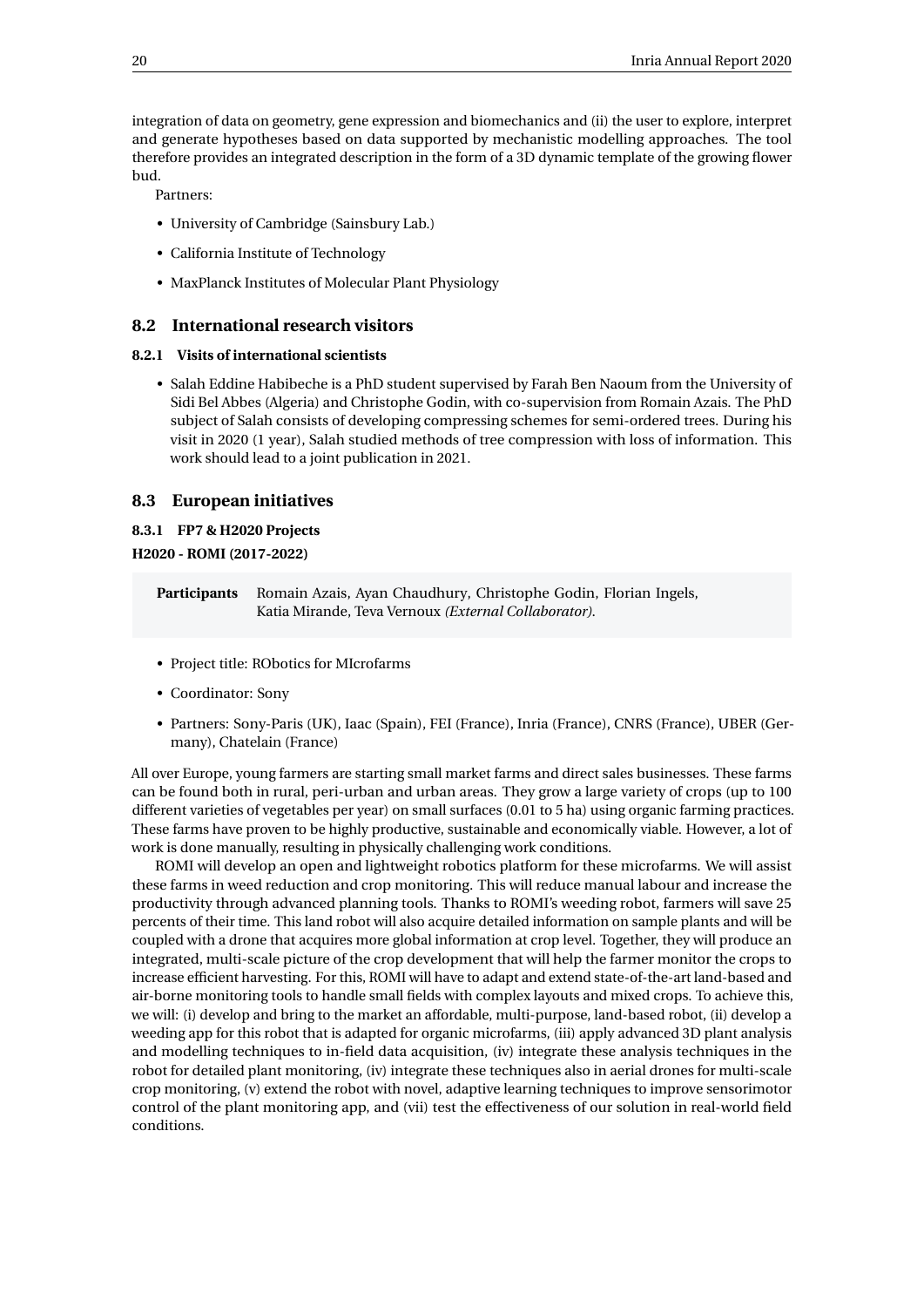#### <span id="page-23-0"></span>**8.4 National initiatives**

#### <span id="page-23-1"></span>**8.4.1 Inria ADT - Gnomon (2018-2020)**

**Participants** Olivier Ali, Romain Azaïs, Guillaume Cerutti, Florian Gacon, Christophe Godin, Jonathan Legrand, Grégoire Malandain *(External Collaborator)*, , Teva Vernoux *(External Collaborator)*.

Gnomon is a user-friendly computer platform developed by the Mosaic team for seamless simulation of form development in silico. It is intended to be a major tool for the team members to develop, integrate and share their models, algorithms and tools. Flexible components (plugins) make it possible to up-load or to create such data-structures, to program their development, to analyze, visualize them and interact with them in 3D+time.

Based on the past experience of the team with the OpenAlea platform, the goal of this ADT is to develop a more scalable software engineering solution based on the dtk kernel developed by the group of software engineers (SED) from the Sophia-Antipolis Inria Center.

Partners:

- SED Sophia Antipolis Inria Research Centre
- Morpheme Inria projec-team, Sophia Antipolis, France

#### <span id="page-23-2"></span>**8.4.2 Inria IPL - Naviscope (2018-2022)**

**Participants** Guillaume Cerutti, Emmanuel Faure *(External Collaborator)*, , Christophe Godin, Jonathan Legrand, Grégoire Malandain *(External Collaborator)*, Manuel Petit.

In this project, we plan to develop original and cutting-edge visualization and navigation methods to assist scientists, enabling semi-automatic analysis, manipulation, and investigation of temporal series of multi-valued volumetric images, with a strong focus on live cell imaging and microscopy application domains. We will build Naviscope upon the strength of scientific visualization and machine learning methods in order to provide systems capable to assist the scientist to obtain a better understanding of massive amounts of information. Such systems will be able to recognize and highlight the most informative regions of the dataset by reducing the amount of information displayed and guiding the observer attention. Finally, we will overcome the technological challenge of gathering up the software developed in each team to provide a unique original tool for users in biological imaging, and potentially in medical imaging.

#### <span id="page-23-3"></span>**8.4.3 ANR Cell Whisper (2020 - 2023)**

**Participants** Christophe Godin, Bruno Leggio, Patrick Lemaire *(External Collaborator)*, , Grégoire Malandain *(External Collaborator)*.

Successful embryogenesis requires the differentiation of the correct cell types, in defined numbers and in appropriate positions. In most cases, decisions taken by individual cells are instructed by signals emitted by their neighbours. A surprisingly small set of signalling pathways is used for this purpose. The FGF/Ras/ERK pathway is one of these and mutations in some of its individual components cause a class of human developmental syndromes, the RASopathies. Our current knowledge of this pathway is, however, mostly static. We lack an integrated understanding of its spatio-temporal dynamics and we can imperfectly explain its highly non-linear (switch-like) response to a graded increase in input stimulus. This systems biology project combines advanced quantitative live imaging, pharmacological/optogenetics perturbations and computational modelling to address, in an original animal model organism, 3 major unanswered questions, each corresponding to a specific aim of the proposal: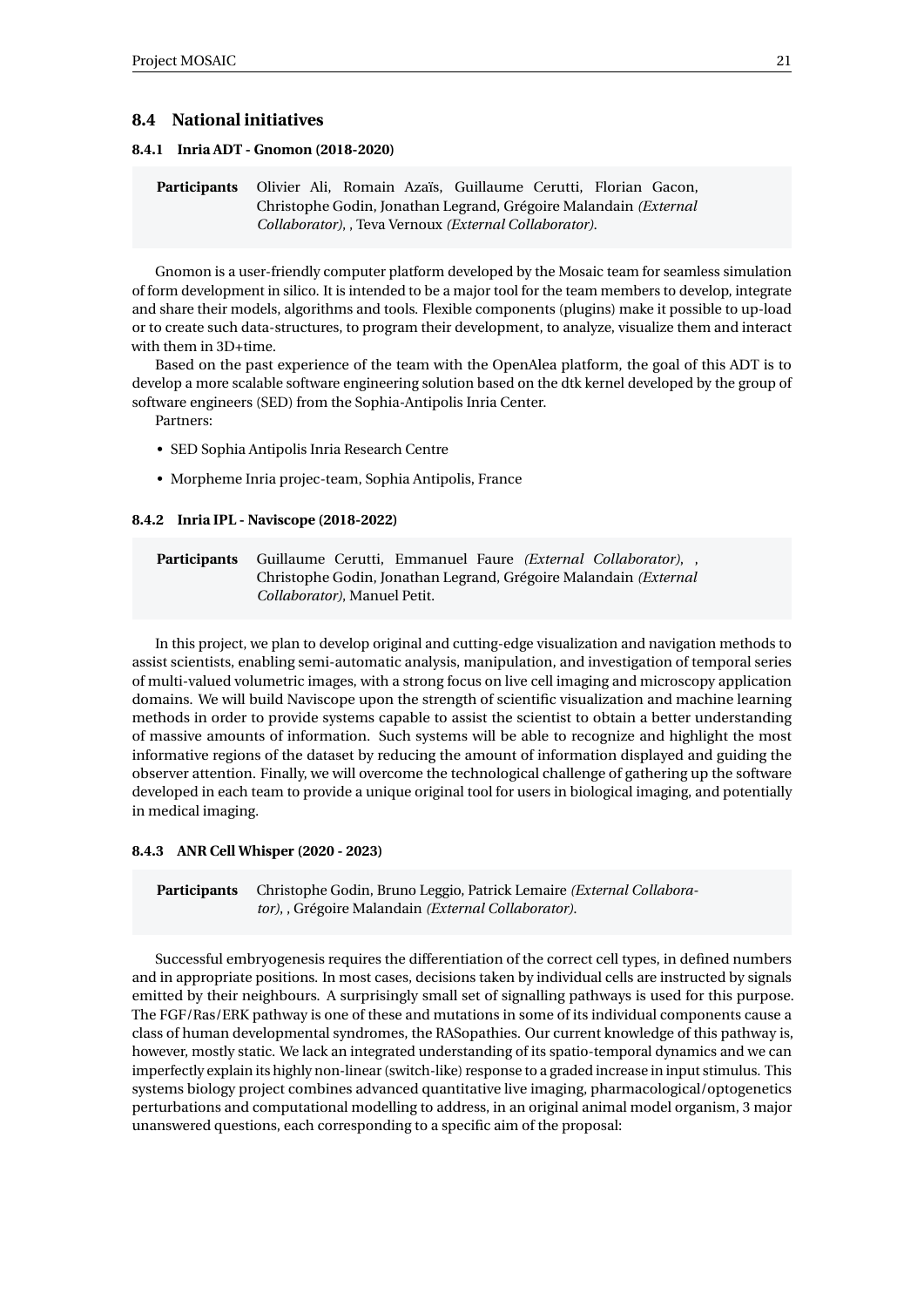- Aim 1: What is the spatio-temporal dynamic of intracellular signal transduction in response to FGF during embryogenesis?
- Aim 2: How is the switch-like response to graded extracellular signals controlled at the molecular level?
- Aim 3: Can the results be integrated into a predictive computational model of the pathway? Through this approach, in a simple model organism, we hope to gain an integrated molecular understanding of the spatio-temporal dynamics of this pathway and of its robustness to parameter variations.

Partners:

- UMR CRBM, CNRS Montpellier, France
- Morpheme Inria projec-team, Sophia Antipolis, France

#### <span id="page-24-0"></span>**8.4.4 MITI - MISGIVING (2019 - 2020)**

**Participants** Romain Azaïs.

The diving performance of lung-breathing vertebrates, such as seabirds, can be quantified using measurement devices equipped on animals that allow us to reconstruct their activity at sea. During a classic dive, diving animals are faced with a dilemma: on the one hand, they want to optimize the time spent in contact with prey and therefore increase the time spent in diving; but, on the other hand, they are forced to return to the surface to breathe and will want to minimize this duration which remains however constrained by physiological rules. In addition, the dives are gathered in sequences because the prey are generally grouped in patches. In this project, we propose to use specific mathematical models to understand the complexity of the multi-scale decision processes that condition not only the optimal duration of the dive but also dives within a bout and therefore the total duration of the bout.

Partners:

- Centre d'Etudes Biologiques de Chizé
- Inria team CQFD in Bordeaux

#### <span id="page-24-1"></span>**8.5 Regional initiatives**

#### <span id="page-24-2"></span>**8.5.1 IDEX Lyon Impulsion - MecaField (2019 - 2020)**

**Participants** Christophe Godin, Bruno Leggio, Teva Vernoux *(External Collaborator)*.

In a previous work, we have shown that the coupling of mechanical and hydraulical descriptions in a 2D model of multicellular tissue growth induces the emergence of remarkable phenomena at tissue level. In particular, we have shown that the growth of an organ may induce a lateral inhibition surrounding the organ that prevents other organs to grow in its vicinity. The goal of this project is to estimate the hydraulic and mechanical parameters of such a model from confocal images of a growing SAM and to compare observations with the order of magnitude of the predicted inhibitory zones and of their amplitude at cellular resolution.

# <span id="page-24-3"></span>**9 Dissemination**

#### <span id="page-24-4"></span>**9.1 Promoting scientific activities**

<span id="page-24-5"></span>**9.1.1 Scientific events: organisation**

**General chair, scientific chair**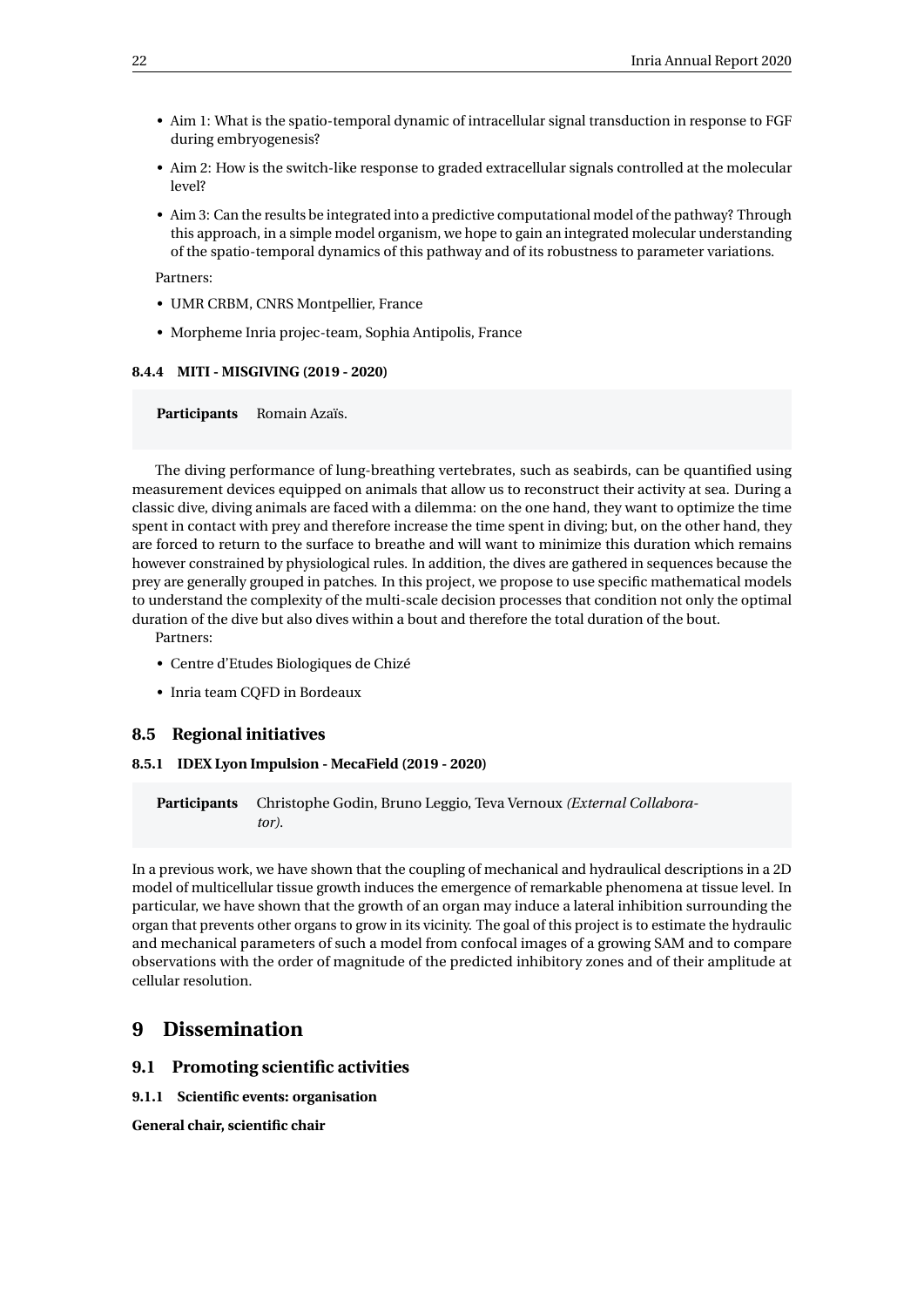• Christophe Godin co-organized and co-chaired with Roeland Merks (U. Leiden), Mark Alber (U. Riverside, USA) et Philip Maini (U. Oxford, U.K.) a summer school at the Lorentz Center (Leiden, Netherlands) on Modeling shape and size in developmental biology (1 week online), 60 participants.

#### <span id="page-25-0"></span>**9.1.2 Scientific events: selection**

#### **Member of the conference program committees**

- Christophe Godin was a member of the scientific committee of the IEEE International Conference on Functional-Structural Plant Modelling (FSPM 2020).
- Christophe Godin is a member of the Board of the FSPM conference since 2004.

#### <span id="page-25-1"></span>**9.1.3 Journal**

#### **Member of the editorial boards**

- Olivier Ali: Review editor for Frontiers in Plant Science, section plant biophysics and modeling.
- Christophe Godin: Associate editor for Frontiers in Plant Science, section plant biophysics and modeling.
- Christophe Godin: Member of the editorial advisory board of the journal *In Silico Plants*.

#### **Reviewer - reviewing activities**

- Romain Azaïs: Computers and Electronics in Agriculture, NeurIPS 2020, ICML 2020, Mathematical Reviews.
- Olivier Ali: Biophysical Journal, European Physical Journal Plus.
- Christophe Godin: Journal of Plant Research, PNAS, Frontiers in Plant Sciences

#### <span id="page-25-2"></span>**9.1.4 Invited talks**

• Romain Azaïs was invited to give a presentation at the 3rd congress of the French Mathematical Society (SMF) in Nancy (May 2020). The event was canceled because of the COVID-19 situation.

#### <span id="page-25-3"></span>**9.1.5 Leadership within the scientific community**

#### <span id="page-25-4"></span>**9.1.6 Scientific expertise**

- Romain Azaïs was an expert for the French National Agency of Research (ANR).
- Christophe Godin is a member of the International Scientific Advisory Committee of the Plant Phenotyping and Imaging Research Centre (P2IRC), Saskatchewan, Canada.
- Christophe Godin is a member of the scientific council of the INRAE department "Biologie et Adaptation de Plantes". (1134 employees, 42 research units in France).

#### <span id="page-25-5"></span>**9.1.7 Research administration**

#### <span id="page-25-6"></span>**9.2 Teaching - Supervision - Juries**

#### <span id="page-25-7"></span>**9.2.1 Teaching**

- Olivier Ali:
	- **–** Jury for the evaluation of a practical course on computational modeling for developmental biology (Licence 3 Biology ENS Lyon).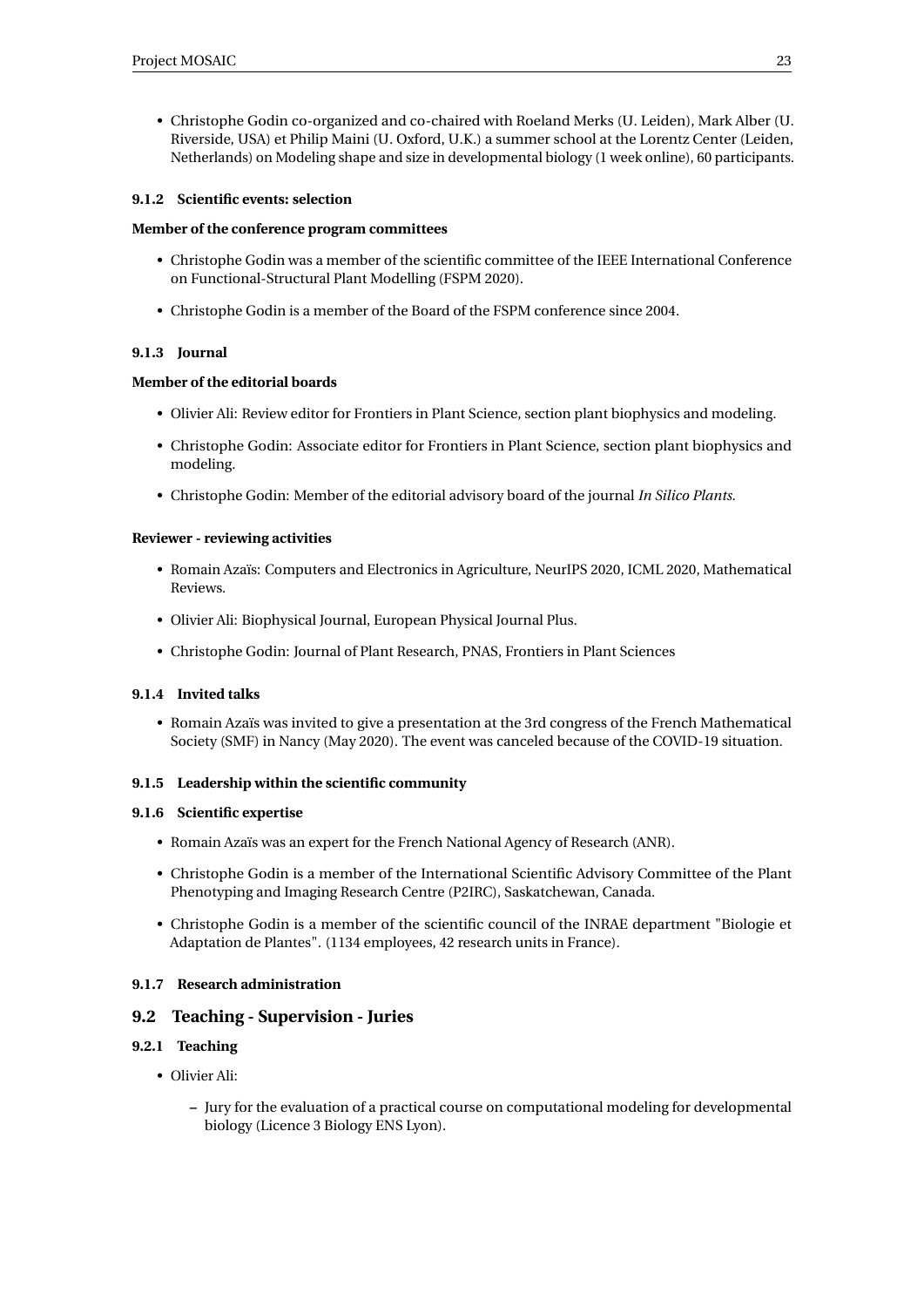- Romain Azaïs:
	- **–** Colles de mathématiques, CPGE PCSI, Lycée Jean Perrin, Lyon
	- **–** Cours de Master 2 Apprentissage à partir de données arborescentes, Master Maths en Action, Université Lyon 1
- Christophe Godin:
	- **–** Cours *Les plantes dans tous leurs états* pour non-specialistes, ENS de Lyon: *Phyllotaxis.* (2h).
	- **–** Cours Master Sysbio, U. de Lyon: *A journey in Phyllotaxis.* (2h).
	- **–** Lecture at the summer school from the Lorentz Center (Leiden, Netherlands) on Modeling shape and size in developmental biology (August 2020), 60 participants (3h). Supervision of modeling projects during the school week.
- Florian Ingels:
	- **–** Séances de TD Algorithmique Numérique, Licence Informatique, Université Lyon 1
	- **–** Séances de TD Optimisation, Licence Informatique, Université Lyon 1
	- **–** Séances de TP Algorithmique et Programmation Récursive, Licence Informatique, Université Lyon 1
	- **–** Séances de TD Techniques Mathématiques de Base, Licence Physique-Chimie-Science de l'Ingénieur, Université Lyon 1
	- **–** Séances de TP Optimisation et Recherche Opérationnelle, Master Informatique, Université Lyon 1

#### <span id="page-26-0"></span>**9.2.2 Supervision**

- PhD (2016 2020): Florine Greciet (IECL, Université de Lorraine and Safran). Régression polynomiale par morceaux pour la propagation de fissures. Supervisors: Anne Gégout-Petit (Inria team BIGS, IECL, Université de Lorraine) and Romain Azaïs. PhD thesis defended on January 22 2020.
- PhD in progress (2019 2022): Florian Ingels (MOSAIC, ÉNS de Lyon). Supervisors: Romain Azaïs, Christophe Godin.
- Katia Mirande PhD (2018-2021) Strasbourg University, co-supervision Franck Hetroy, Christophe Godin
- Anne Schneider PhD (2016-2020) Angers University, co-supervision Jesssica Bertheloot, Christophe Godin
- PhD in progress (2019 2022): Manuel Petit (MOSAIC, ENS de Lyon), co-supervision Christophe Godin, Grégoire Malandain, Guillaume Cerutti.
- Salah Habibeche (Université Sidi Bel Abbes), co-supervision Farah Ben Naoum, Romain Azais. Financement: Ministère Algérien de la Recherche (Bourse PROFAS +). Visite de 1 an dans l'équipe Mosaic en 2020.
- Master 2 (4 months): Margot Besseiche. Ecole Polytechnique. Deep learning strategies for detecting permutations in phyllotaxis sequences. Supervisor: Christophe Godin.

#### <span id="page-26-1"></span>**9.2.3 Juries**

- Olivier Ali was president of an Inrae selection committee to hire an assistant engineer specialized in numerical simulations and image analysis.
- Romain Azaïs was a member (as a co-supervisor) of the PhD defense of Florine Greciet Université de Lorraine, Nancy (January 2020).
- Christophe Godin was a member of a selection jury for a inter-department joint concours of Directeurs de Recherche at INRAE.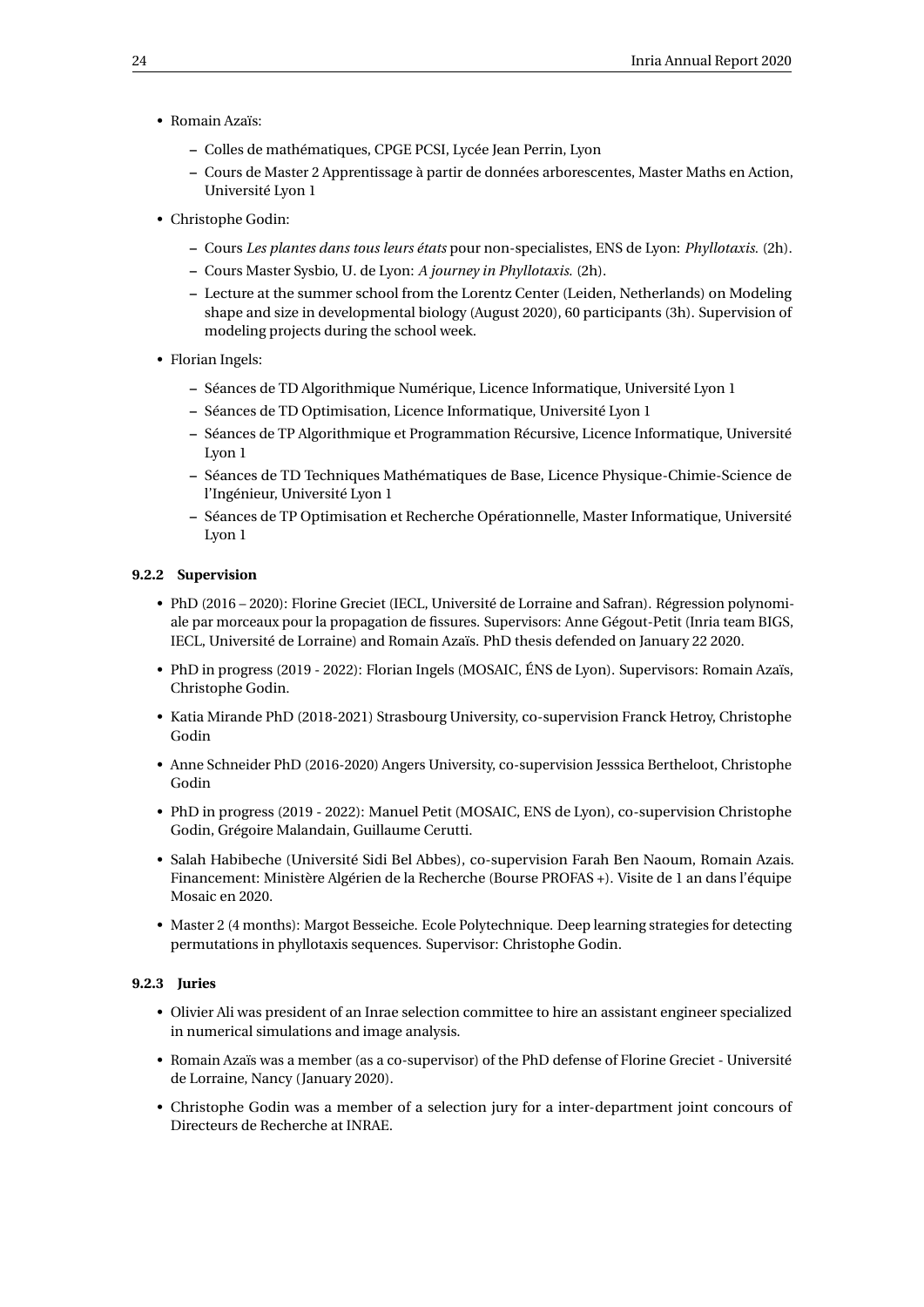#### <span id="page-27-0"></span>**9.3 Popularization**

#### <span id="page-27-1"></span>**9.3.1 Internal or external Inria responsibilities**

• Christophe Godin was the Inria Ambassador at the French Science Festival 2020.

#### <span id="page-27-2"></span>**9.3.2 Articles and contents**

• In collaboration with Patrick Lemaire, Christophe Godin produced a [Video](https://vimeo.com/434433967) to illustrate the findings of Science paper for a large audience(see highlight of the year).

#### <span id="page-27-3"></span>**9.3.3 Education**

#### <span id="page-27-4"></span>**9.3.4 Interventions**

• Christophe Godin gave a seminar on Fractals for the maths week (march 2020) at the French Lycée in Laos in visio-conference (2h).

# <span id="page-27-5"></span>**10 Scientific production**

#### <span id="page-27-6"></span>**10.1 Publications of the year**

#### **International journals**

- <span id="page-27-9"></span>[1] R. Azaïs and F. Ingels. 'The Weight Function in the Subtree Kernel is Decisive'. In: *Journal of Machine Learning Research* 21 (Apr. 2020), pp. 1–36. URL: [https://hal.archives-ouvertes.fr/hal-02](https://hal.archives-ouvertes.fr/hal-02097593) [097593](https://hal.archives-ouvertes.fr/hal-02097593).
- [2] A. Chaudhury and C. Godin. 'Skeletonization of Plant Point Cloud Data Using Stochastic Optimization Framework'. In: *Frontiers in Plant Science* 11 (16th June 2020). DOI: [10.3389/fpls.2020.007](https://doi.org/10.3389/fpls.2020.00773) [73](https://doi.org/10.3389/fpls.2020.00773). URL: <https://hal.archives-ouvertes.fr/hal-03029993>.
- <span id="page-27-12"></span>[3] L. Colin, A. Chevallier, S. Tsugawa, F. Gacon, C. Godin, V. Viasnoff, T. Saunders and O. Hamant. 'Cortical tension overrides geometrical cues to orient microtubules in confined protoplasts'. In: *Proceedings of the National Academy of Sciences of the United States of America* 117.51 (2020), pp. 32731–32738. DOI: [10.1073/pnas.2008895117](https://doi.org/10.1073/pnas.2008895117). URL: [https://hal.archives-ouvertes.f](https://hal.archives-ouvertes.fr/hal-03063893) [r/hal-03063893](https://hal.archives-ouvertes.fr/hal-03063893).
- <span id="page-27-8"></span>[4] C. Galvan-Ampudia, G. Cerutti, J. Legrand, G. Brunoud, R. Martin Arevalillo, R. Azaïs, V. Bayle, S. Moussu, C. Wenzl, Y. Jaillais, J. U. Lohmann, C. Godin and T. Vernoux. 'Temporal integration of auxin information for the regulation of patterning'. In: *eLife* 9 (7th May 2020). DOI: [10.7554/eLif](https://doi.org/10.7554/eLife.55832) [e.55832](https://doi.org/10.7554/eLife.55832). URL: <https://hal.archives-ouvertes.fr/hal-02368529>.
- <span id="page-27-13"></span>[5] C. Godin, C. Golé and S. Douady. 'Phyllotaxis as geometric canalization during plant development'. In: *Development (Cambridge, England)* 147.19 (12th Oct. 2020), pp. 1–45. DOI: [10.1242/dev.1658](https://doi.org/10.1242/dev.165878) [78](https://doi.org/10.1242/dev.165878). URL: <https://hal.archives-ouvertes.fr/hal-03014239>.
- <span id="page-27-7"></span>[6] L. Guignard, U.-M. Fiuza, B. Leggio, J. Laussu, E. Faure, G. Michelin, K. Biasuz, L. Hufnagel, G. Malandain, C. Godin and P. Lemaire. 'Contact area-dependent cell communication and the morphological invariance of ascidian embryogenesis'. In: *Science* (10th July 2020). DOI: [10.1126/scie](https://doi.org/10.1126/science.aar5663) [nce.aar5663](https://doi.org/10.1126/science.aar5663). URL: <https://hal.inria.fr/hal-02903409>.
- <span id="page-27-11"></span>[7] Y. LONG, I. Cheddadi, G. Mosca, V. Mirabet, M. Dumond, A. Kiss, J. Traas, C. Godin and A. Boudaoud. 'Cellular Heterogeneity in Pressure and Growth Emerges from Tissue Topology and Geometry'. In: *Current Biology - CB* 30.8 (Apr. 2020), 1504–1516.e8. DOI: [10.1016/j.cub.2020.02.027](https://doi.org/10.1016/j.cub.2020.02.027). URL: <https://hal.archives-ouvertes.fr/hal-03029965>.
- <span id="page-27-10"></span>[8] F. Zhao, F. Du, H. Oliveri, L. Zhou, O. Ali, W. Chen, S. Feng, Q. Wang, S. Lü, M. Long, R. Schneider, A. Sampathkumar, C. Godin, J. Traas and Y. Jiao. 'Microtubule-Mediated Wall Anisotropy Contributes to Leaf Blade Flattening'. In: *Current Biology - CB* (2020). DOI: [10.1101/604710](https://doi.org/10.1101/604710). URL: [https://ha](https://hal.archives-ouvertes.fr/hal-02370615) [l.archives-ouvertes.fr/hal-02370615](https://hal.archives-ouvertes.fr/hal-02370615).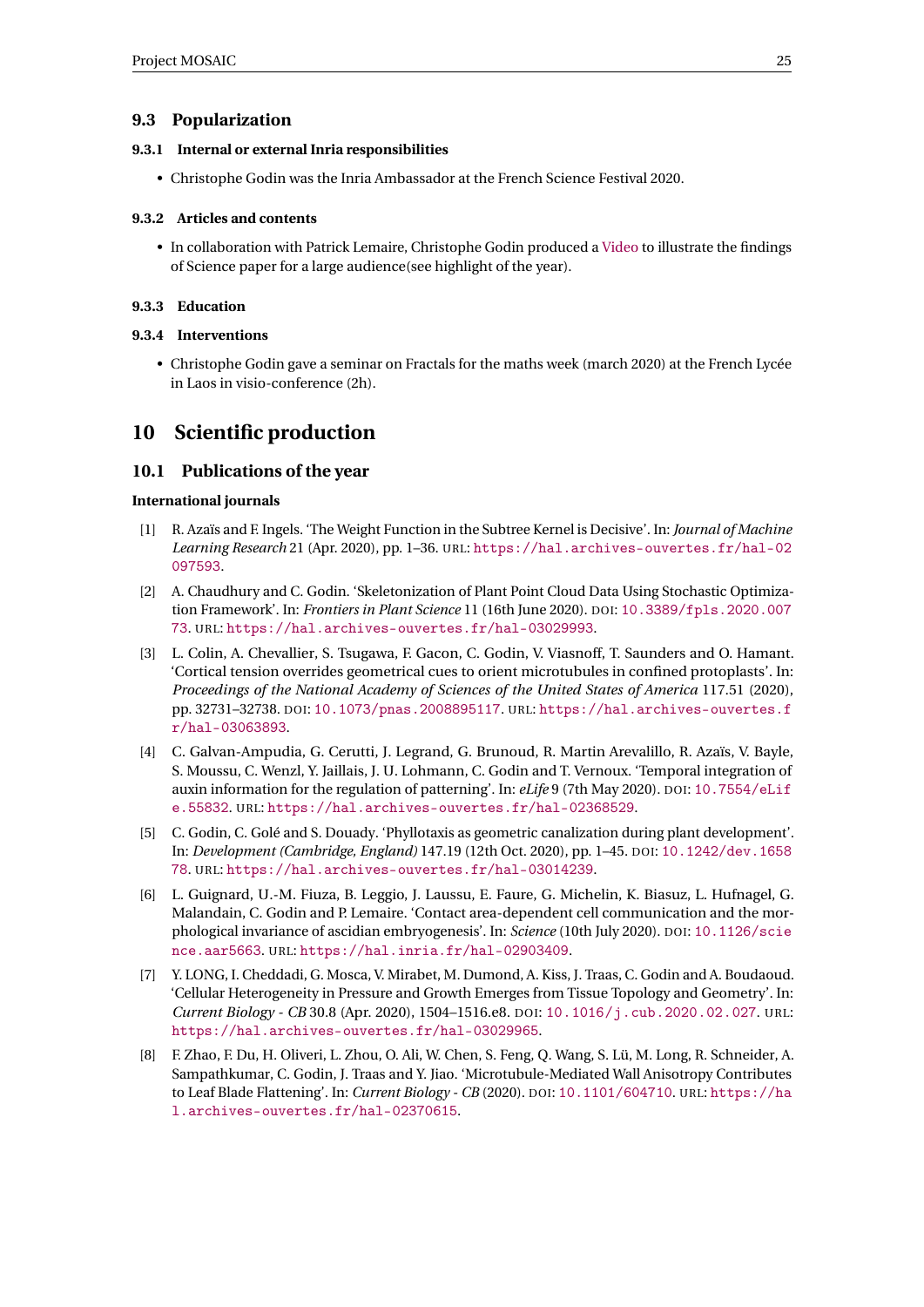#### **Conferences without proceedings**

- [9] Y. Boursiac, C. Pradal, F. BAUGET, S. Delivorias, M. Lucas, C. Godin and C. Maurel. 'Phenotyping and modeling of water transport in roots'. In: iCROPM 2020 - Satellite workshop : Phenotyping and modeling of plant anchorage and physiology. Montpellier, France, 3rd Feb. 2020. URL: [https://ha](https://hal.inrae.fr/hal-02935069) [l.inrae.fr/hal-02935069](https://hal.inrae.fr/hal-02935069).
- [10] A. Chaudhury, F. Boudon and C. Godin. '3D Plant Phenotyping: All You Need is Labelled Point Cloud Data'. In: CVPPP-ECCV 2020 - Workshop on Computer Vision Problems in Plant Phenotyping. Glasgow, United Kingdom, 28th Aug. 2020, pp. 1–17. URL: [https://hal.archives-ouvertes.fr](https://hal.archives-ouvertes.fr/hal-03030004) [/hal-03030004](https://hal.archives-ouvertes.fr/hal-03030004).
- <span id="page-28-6"></span>[11] F. Ingels and R. Azaïs. 'A Reverse Search Method for the Enumeration of Unordered Forests using DAG Compression'. In: Fourth International Workshop on Enumeration Problems and Applications. Online, France, 7th Dec. 2020. URL: <https://hal.archives-ouvertes.fr/hal-03051733>.

#### **Scientific book chapters**

<span id="page-28-10"></span>[12] B. Leggio and R. Azaïs. 'Estimation of Piecewise-Deterministic Trajectories in a Quantum Optics Scenario'. In: *Statistical Topics and Stochastic Models for Dependent Data with Applications*. 2020. URL: <https://hal.archives-ouvertes.fr/hal-02389225>.

#### **Reports & preprints**

- <span id="page-28-11"></span>[13] R. Azaïs, S. Ferrigno and M.-J. Martinez. *cvmgof: an R package for Cramér-von Mises goodness-of-fit tests in regression models*. 7th Jan. 2021. URL: [https://hal.archives-ouvertes.fr/hal-0310](https://hal.archives-ouvertes.fr/hal-03101612) [1612](https://hal.archives-ouvertes.fr/hal-03101612).
- <span id="page-28-4"></span>[14] R. Azaïs and B. Henry. *Maximum likelihood estimation for spinal-structured trees*. 14th Jan. 2021. URL: <https://hal.archives-ouvertes.fr/hal-03109867>.
- <span id="page-28-5"></span>[15] F. Ingels and R. Azaïs. *Enumeration of Unordered Forests*. 19th Mar. 2020. URL: [https://hal.arch](https://hal.archives-ouvertes.fr/hal-02511901) [ives-ouvertes.fr/hal-02511901](https://hal.archives-ouvertes.fr/hal-02511901).

#### <span id="page-28-0"></span>**10.2 Cited publications**

- <span id="page-28-3"></span>[16] R. Azaïs, A. Genadot and B. Henry. 'Inference for conditioned Galton-Watson trees from their Harris path'. In: *ALEA : Latin American Journal of Probability and Mathematical Statistics* 16.1 (2019), pp. 1–45. DOI: [10.30757/ALEA.v16-21](https://doi.org/10.30757/ALEA.v16-21). URL: [https://hal.archives-ouvertes.fr/hal-013](https://hal.archives-ouvertes.fr/hal-01360650) [60650](https://hal.archives-ouvertes.fr/hal-01360650).
- <span id="page-28-7"></span>[17] F. Boudon, J. Chopard, O. Ali, B. Gilles, O. Hamant, A. Boudaoud, J. Traas and C. Godin. 'A Computational Framework for 3D Mechanical Modeling of Plant Morphogenesis with Cellular Resolution'. In: *PLoS Computational Biology* 11.1 (Jan. 2015), pp. 1–16. DOI: [10.1371/journal.pcbi.1003950](https://doi.org/10.1371/journal.pcbi.1003950). URL: <https://hal.archives-ouvertes.fr/hal-01142486>.
- <span id="page-28-9"></span>[18] I. Cheddadi, M. Génard, N. Bertin and C. Godin. 'Coupling water fluxes with cell wall mechanics in a multicellular model of plant development'. In: *PLoS Computational Biology* 15.6 (June 2019), e1007121. DOI: [10.1371/journal.pcbi.1007121](https://doi.org/10.1371/journal.pcbi.1007121). URL: [https://hal.archives-ouvertes.f](https://hal.archives-ouvertes.fr/hal-02196768) [r/hal-02196768](https://hal.archives-ouvertes.fr/hal-02196768).
- <span id="page-28-1"></span>[19] R. Fernandez, P. Das, V. Mirabet, E. Moscardi, J. Traas, J.-L. Verdeil, G. Malandain and C. Godin. 'Imaging plant growth in 4D : robust tissue reconstruction and lineaging at cell resolution'. In: *Nature Methods* 7 (2010), pp. 547–553.
- <span id="page-28-8"></span>[20] B. Leggio, J. Laussu, E. Faure, P. Lemaire and C. Godin. 'Multiscale mechanical model for cell division orientation in developing biological systems'. working paper or preprint. Nov. 2019. URL: <https://hal.archives-ouvertes.fr/hal-02367600>.
- <span id="page-28-2"></span>[21] G. Michelin, Y. Refahi, R. Wightman, H. Jonsson, J. Traas, C. Godin and G. Malandain. 'Spatiotemporal registration of 3D microscopy image sequences of arabidopsis floral meristems'. In: *Proceedings - International Symposium on Biomedical Imaging* 2016-June (2016), pp. 1127–1130. DOI: [10.1109/ISBI.2016.7493464](https://doi.org/10.1109/ISBI.2016.7493464).